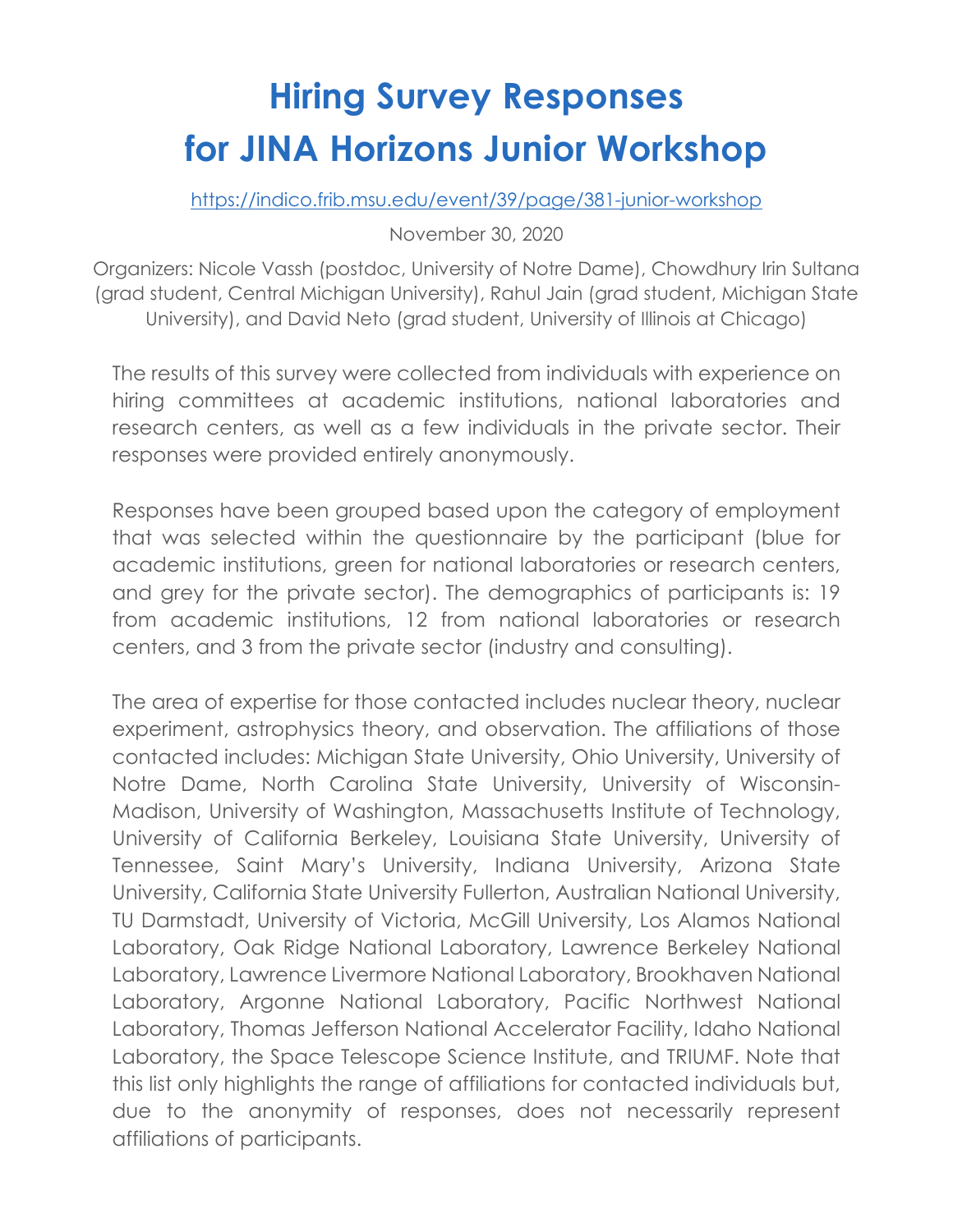#### **1. Please list one to a few things that you scan for in application materials when first considering the initial pool of applicants.**

List of publications, reference letters

Research accomplishments, educational and postdoctoral experience

number of publications, bibliometrics of those publications, letters of support, funding profile, teaching experience

I start with the education/professional history, specifically for the correlation between the profile I am looking for and the broad skills of the candidate.

Research interests, publication record, diversity

letters, pub list, work topic

interest in the position, papers (first/second author), research statement, outreach/diversity statement

publications, invited talks, independent work, mobility, grants, prizes

Publication record and research statement

Publication record; education & experience; cover letter showing interest in and knowledge of the position.

Research experience and productivity(publications), Role in research projects, Research presentations type, Leadership qualities

Experimental Postdoc: 1) Have they worked on something that gives them relevant expertise for the Job 2) Letters. Faculty: 1) Letters 2) Sufficient publication rate 3) Some invited talks 4) Research statement

For faculty at my research-focused university, I look at when they received their PhD and then their publication list (to see what they're working on and judge how productive they've been), and then I look to see what types of non-research experiences they've had (mentoring, teaching, grant-writing, etc.). I then look at their research statement, then lots of other things. For postdocs I also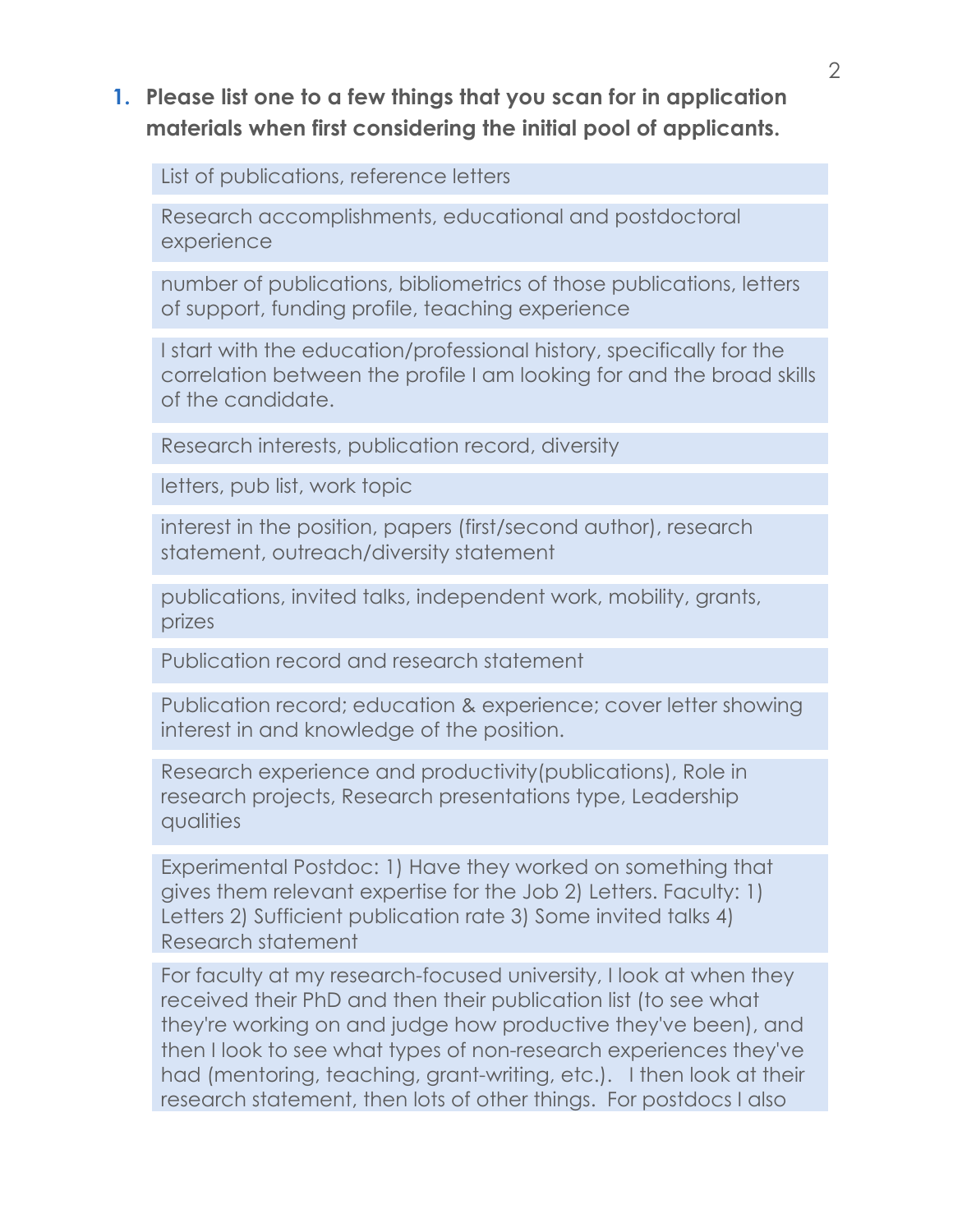start with the publications, but I then dig further into their technical skills to the extent that's available from their application.

advisor, year out of PhD, list of papers, talks, research plan

Research experience, to check how it aligns with the job description and the research plans I have in mind for the candidate, specific equipment they worked with, computational skills.

research statement, publications, reference letters, cv

Excellence of the candidate as documented by publications, talks, research accomplishments and plan. How the candidate would strengthen and expand the department.

I read the cover letter: is it personalized to our institution/department?

Overlap of research area with job ad, year of PhD, teaching experience beyond GTA

work experience, educational background, names of references, cover letter, publication record, presentation record, research vision (if requested)

Experience that matches the selection criteria; articulate voicing of a vision in the cover letter; evidence of genuine interest in the position.

Relevant degrees and majors, experience relevant to the position, evidence that the applicant has considered this particular position (versus a generic and un-targeted application package).

Relevance (is the person actually qualified for the position?)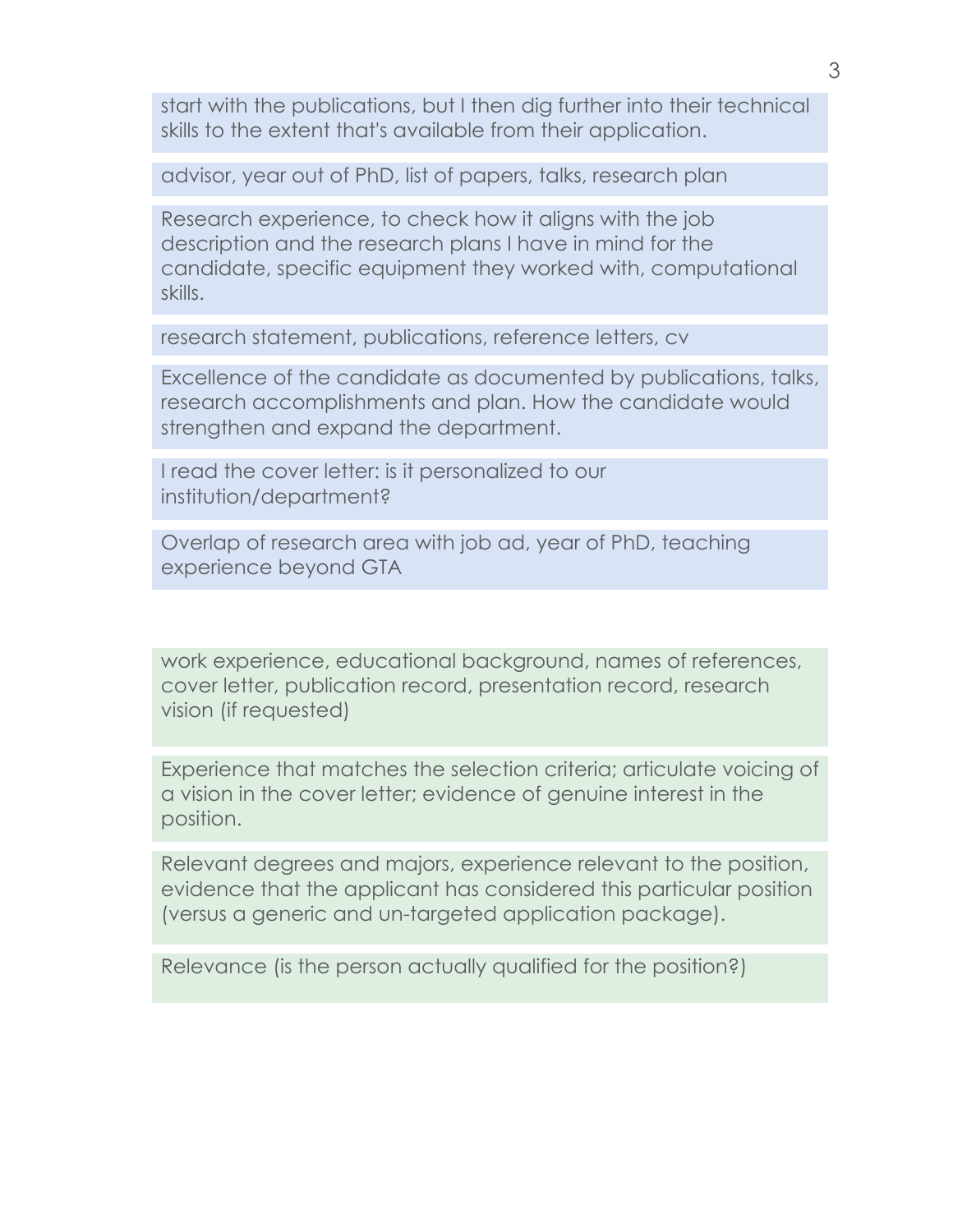1. The CV:

- first rapid glance at CV: does it \*look\* good and professional? People sometimes neglect the aesthetic aspect of it, but it is literally the very first impression we get of somebody... - deeper into the CV: does the applicant have the skills I need? Is

the CV complete: short description of expertise, education, professional experience, paper/talks/posters, various skills (programming languages, software, foreign languages, etc.) 2. Recommendation letters

- are they \*really\* good? (one needs to adjust for cultural factors)

- do they come from people whom I would trust the judgement?

CV: Degrees, field, brief descriptions of the work completed, rigor of work, publications (are their first-author papers?), contributed and invited talks, participation in summer schools and conferences and other training opportunities, computing skills, other activities the applicant is involved in, and: is the CV well organized?

Overlap with funding; overlap with research area; long term career goals

- Name recognition (it is important to give talks)
- Number of publications and the topics
- Number of invited talks

publication record

Education, experience, leadership

Experience in (experimental) nuclear astrophysics or nuclear structure

Publication record, in particular, articles published as first author.

skill/experience, variety of "project assignments" (tells me about adaptability), publication / invited talk category (tells me about individual's drive), hobbies / interests (tells me about how the individual thinks on her / his own time), awards and honors (again, tells me about drive)

Adaptability, creativity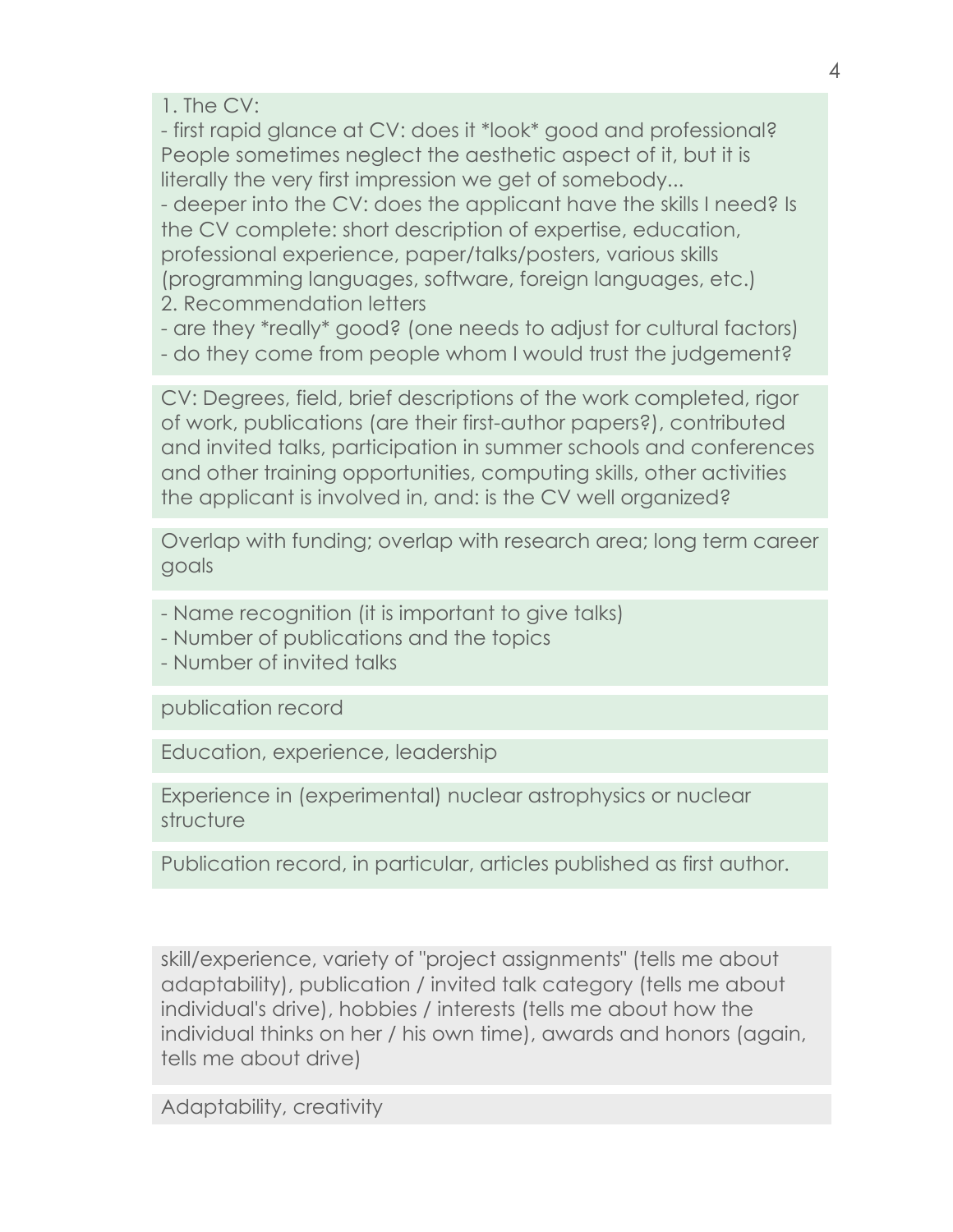#### **2. Please list one to a few things in application materials that can make an applicant stand out.**

Publications, impact

Breadth, originality of research topics, evidence of creativity

number of publications, bibliometrics of those publications, letters of support, funding profile, teaching experience

A statement about the way the post doc candidate envision their way to contribute to my research group interest or the way they would provide complementary skills.

positive letters from respected senior researchers, leadership in publications

good and strong/high quality publications paired with strong letters.

research statement that is well suited for the position, discussion of diversity efforts (some positions ask for it but even if they don't ask)

important grant or prize

A well written research statement that describes past and future research.

A good cover letter that shows the candidate understands why we are looking for and that makes a good case that they are that person.

Highlight achievements, Awards and Honors, Future vision is better to have a defined focus. Context to the specific job.

For all: Good letters. Experimental postdoc: 1) Relevant experience for the Job, 2) Expressed interest in the science Faculty: 1) Good research statement that focuses on what the person would do in the new job, and describes exciting research that fits in well. 2) Some activities that indicate standing in the field - organizing of conferences, invited talks, ....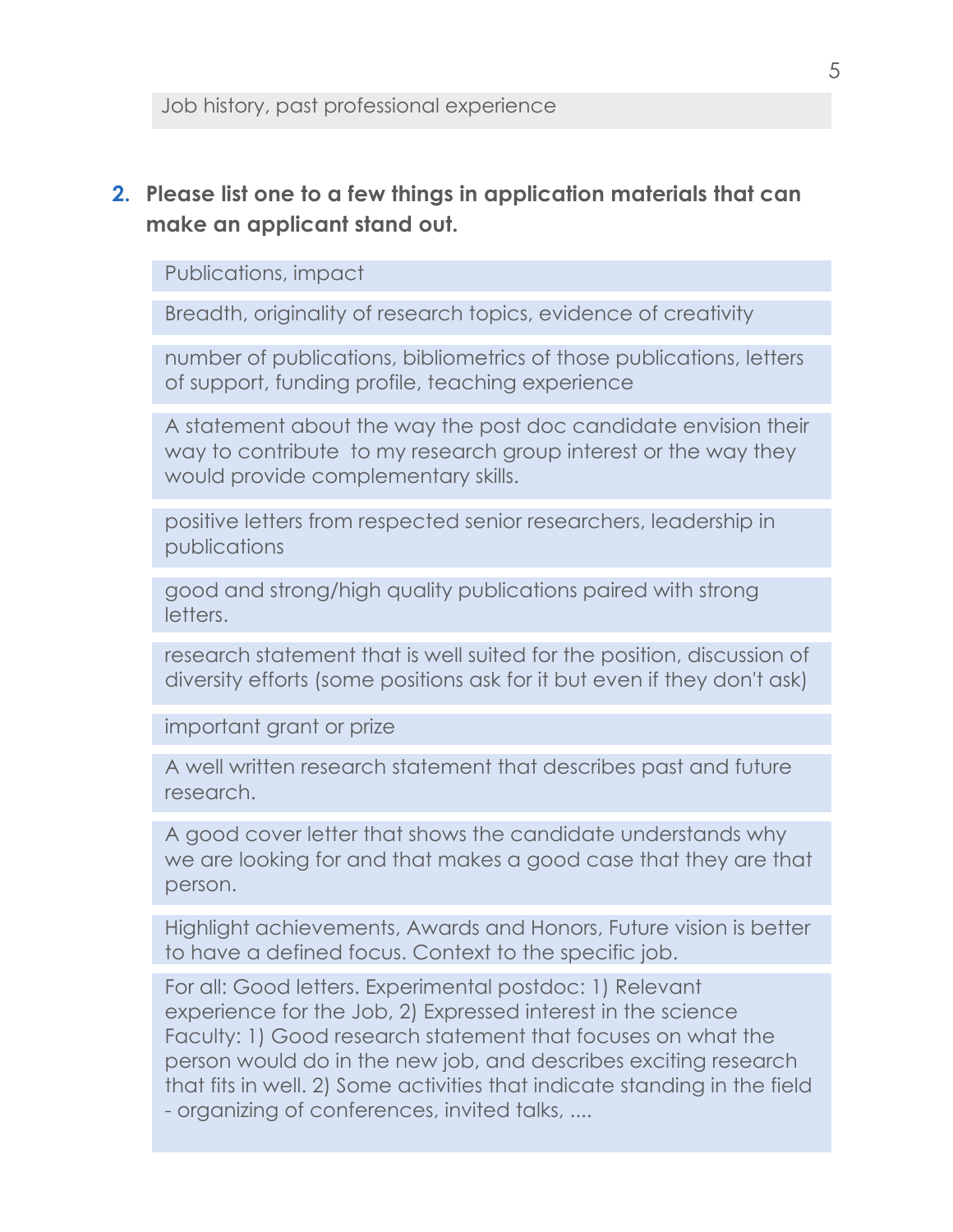Beyond strong research, for faculty I'm very interested in applicants who have done things that indicate that they'll be successful at the other things that are important to a department have they displayed interest in student mentoring and teaching by getting training in it, or actually doing it? Have they participated in writing a grant proposal? Have they done some sort of service work that demonstrates they're interested in contributing to the bigger picture/greater good in addition to just their own research? It's very unlikely that applicants have all of those things, but some strong indication of a couple of them really helps an applicant stand out. At the postdoc level it's similar - I want postdocs in my group who are interested in many aspects of academic life, not just research, and that halo of other skills tends to correlate highly with overall success.

high impact publications, any awards, really exciting research plan, very strong letters

As silly as it is, the first thing that stands out is the format of the application. Plain Word document or the standard Latex templates for the cover letter and CV show lack of initiative and are boring. Use your institution letterhead or format a letter with a clean modern font. Develop your own style for a CV that works for what you want to show, instead of fitting the content to a format.

In the letter, show that you did some investigation to the posting, discuss how your experience can support the project of your (hopefully) future employer, how you would fit in. Mention specifics to show you tailored the letter to the particular job posting.

strong research statement, strong reference letters

Strong but concise cover letter. Clearly written research statement.

Well organized materials so that it is easy to find information. Research statement written both for experts and non-experts.

Enthusiasm in teaching and working with diverse groups of students. Showing some understanding of what it means to work as an (assistant) professor at a land grant university.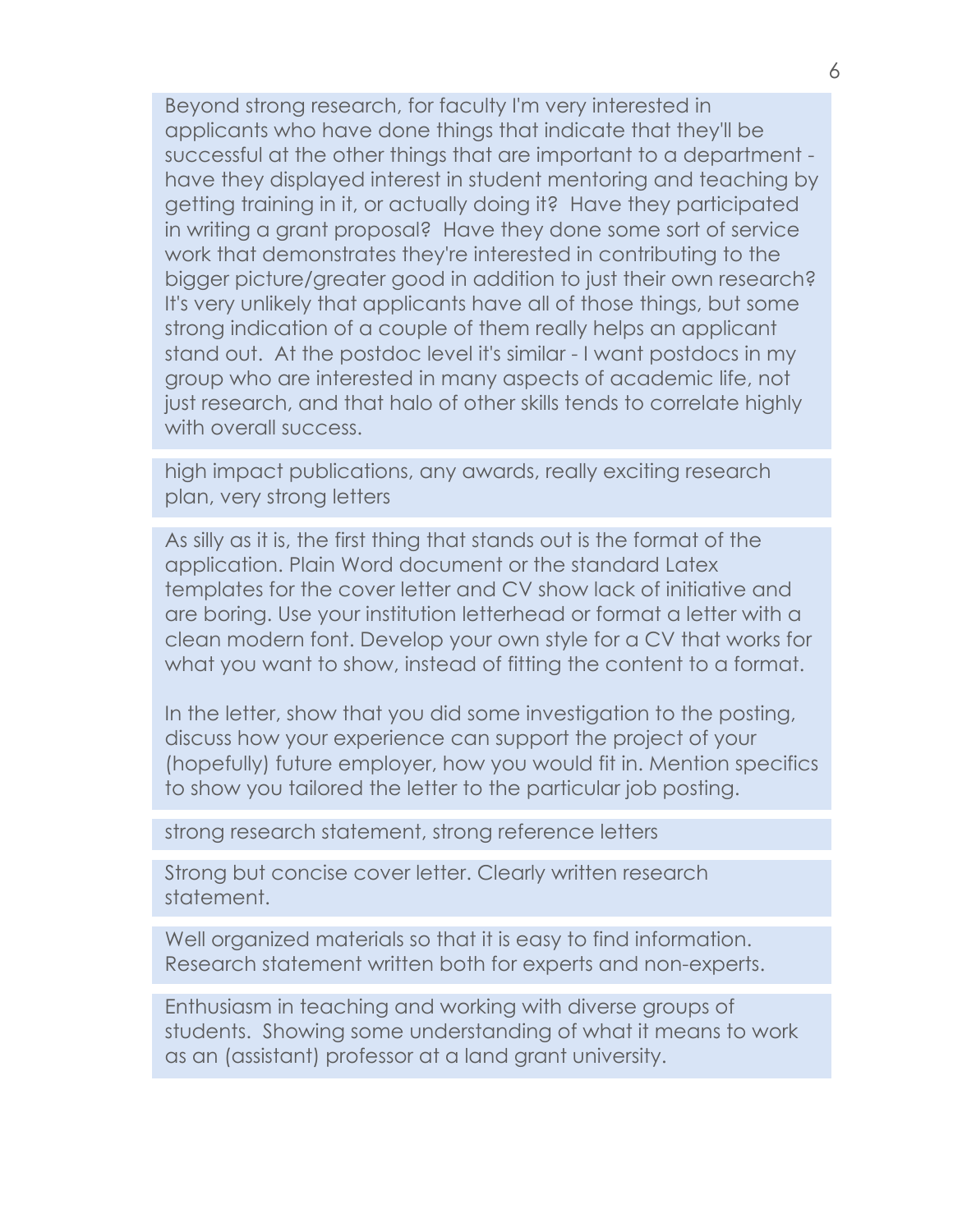work experience relevant for position; educational background at high-quality institutions; work experience at high-quality institutions; excellent (and realistic) letters of recommendation customized for the particular position; cover letter appropriate for position/institution (not a form letter); good publication and presentation record; high quality research vision

Demonstration of familiarity with the institution, the job requirements; looking like the applicant has researched the background and tailored their application properly; awareness that diversity and inclusion are important elements in modern job searches.

Official awards and recognition, significant papers and invited talks, evidence of non-technical science community citizenship (mentoring, activity in various organizations, service to their local departments etc.)

A well written application gives a good first impression; good reference letters

1. Achievements first and foremost: many publications, in some good journals, perhaps with not too many authors (this is fielddependent). There are cases where publications can be delayed, typically because the project was very ambitious. In this case, I will rely more on the letters of recommendation, which should then explain why the track record is not so impressive but the applicant still outstanding;

2. Something in the letters that catch the attention and suggest a truly outstanding applicant;

3. Overlap, in terms of technical skills, with my research project. It's optional (I did hire people with little overlap), but it can sometimes make a difference;

4. Quality and professionalism of the application: does the application package look professional grade?

Signs of developing independence: Single-author papers, papers that are not only focused on the Ph.D. work, strong publication record (high-profile journal), invited talks, proposal writing/submissions (even if not successful), awards, time spend as guest researcher at another institution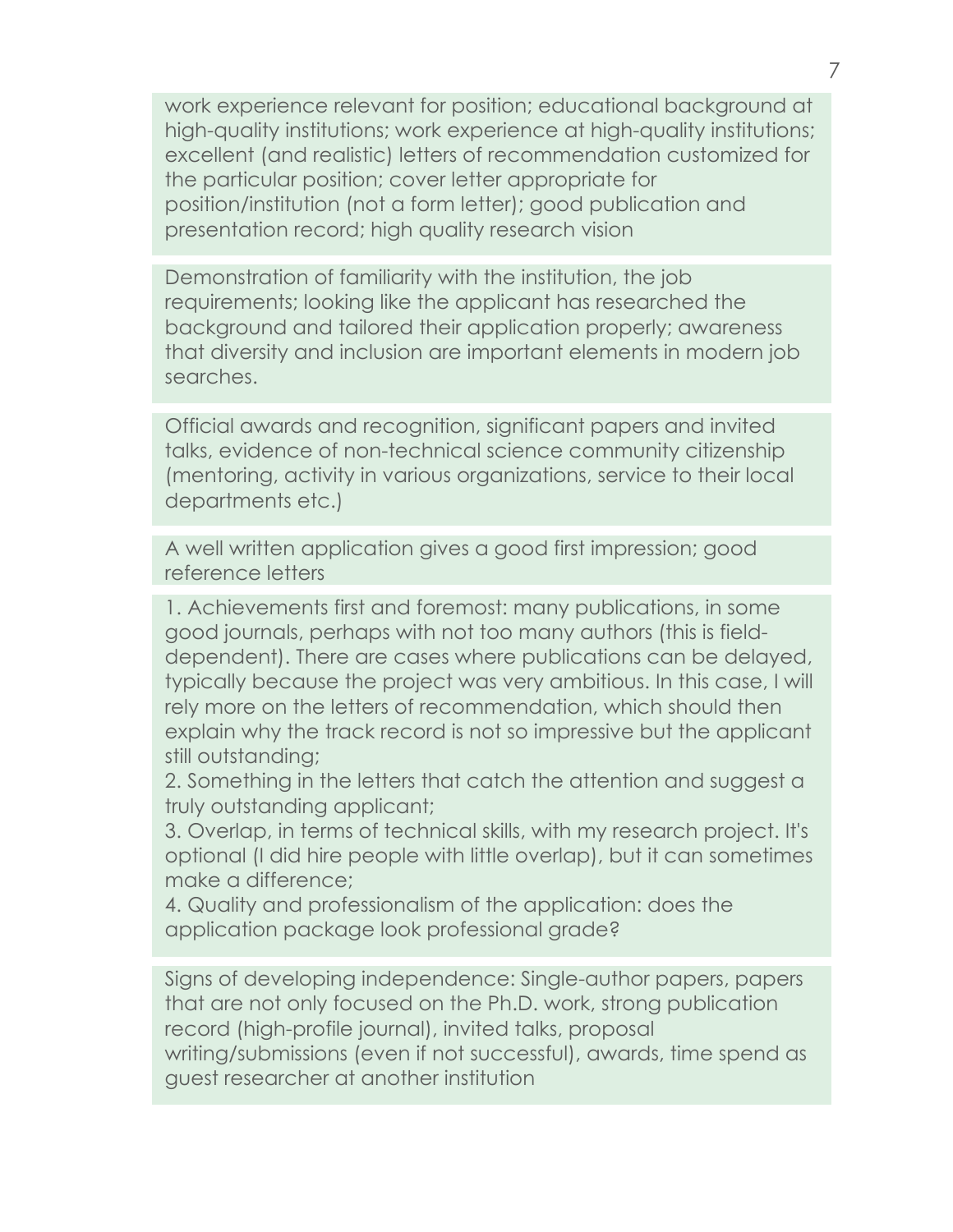A well-defined research plan; proven track record (publications); novelty of approach to science

- Attention to detail and following instructions [e.g. if a one page research statement is request, only send one page]

good first author publications

format can help, diverse experience, publications

Presentations in major conferences or working with scientists I know; knowing about my science program and addressing specific questions

Cover letter including a research plan.

any successes that the applicant sought to point out on application or resume, terse but sufficient description of accomplishments (ability to get to the point, the "elevator" speech)

Case studies, pamphlets, portfolios

description of previous positions with view on skills and tasks which may needed for new position

### **3. Please list one to a few things in application materials that can remove an applicant from consideration.**

Lukewarm reference letters if justified.

Poor presentation, lack of adequate publications, orthogonality to my field, little sense of the interplay of theory with experiment

no publications, unsupportive letters, no teaching experience

Strong disconnect between their research (I regularly have nuclear engineer applying, their skills is in reactor physics) and my group interests. This can be mitigated with an explanation of the candidate interest and history.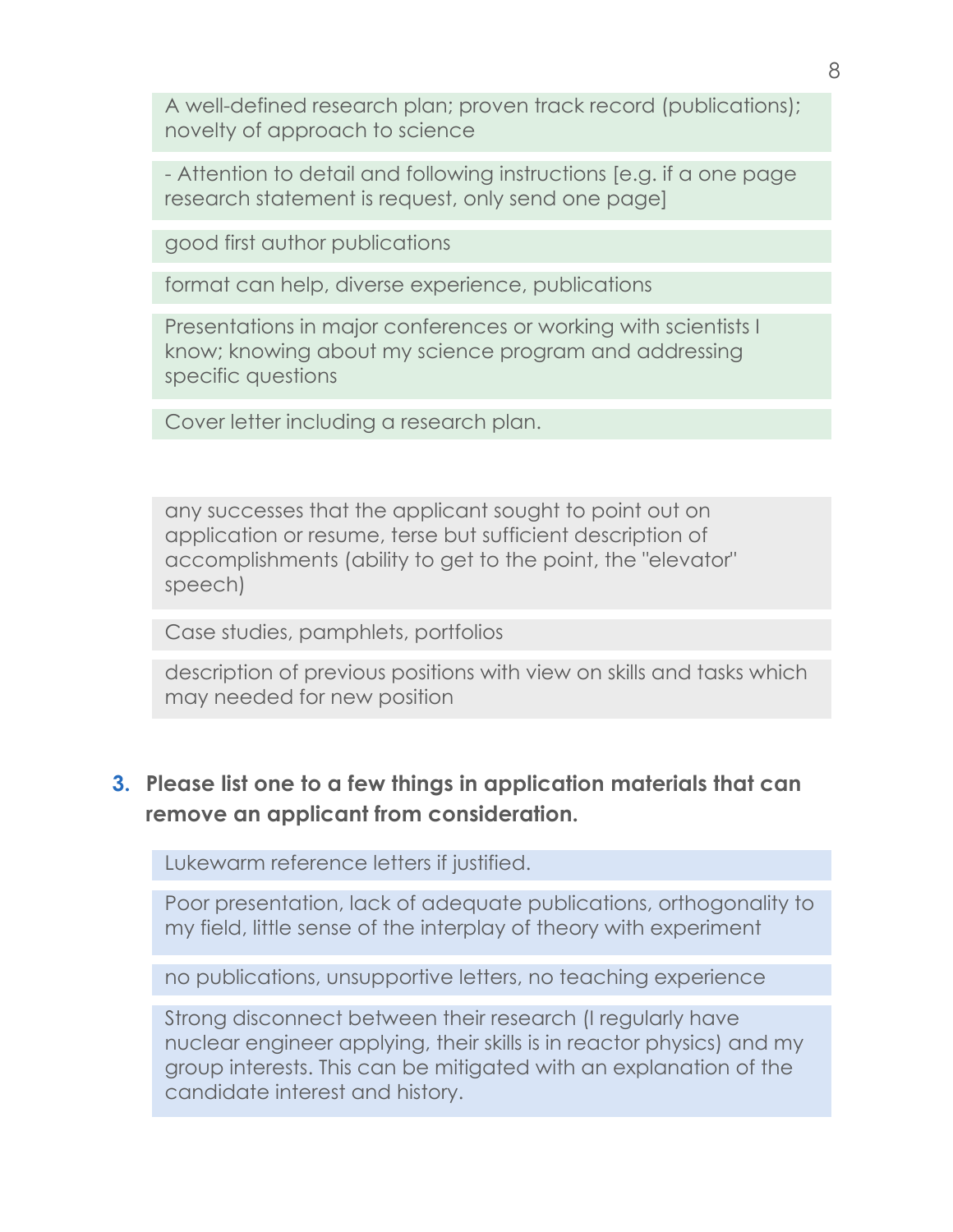Different research direction than the focus of the search

application that looks generic (not geared to the specific position), research statement that only talks about previous achievements and not the future, weak publication record

mainly working with PhD supervisor

A poor publication record.

Poor publication record is hard to overcome. Sloppy cover letter (e.g. incorrect institution name) tends to move applicants down the list. If neither cover letter nor research statements explains how research plans mesh with those of faculty at our institution that is bad.

Poor presentation of CV and research experience, unclear goals, poor research productivity or experience, skills don't match the job applied for, weak letters of reference.

Lack of relevant experience in what one is looking for (for postdocs) and work in an area that is not of interest (for faculty). Beyond that, for faculty, its usually a combination of some of the following: bad letters, unusual low publications, and no interesting research statement.

For both postdocs and faculty, if I can't tell what you are an expert in, I am not interested in hiring you - i.e., N publications in N different fields is far less interesting to me than the same number of publications in 1 area, or 2-3 closely-related areas. Dilettantes don't do well as junior faculty. If a faculty candidate has no meaningful experiences in anything other than research, I'm not going to be confident that they will do well as a professor, and that tends to remove them from consideration.

weak research plan, lack of publications, weak recommendation letters

Lack of recommendation letters or weak recommendation letters.

little to no publications, weak research statement

If the material is not put together professionally. If the candidate has not established independence, e.g., from PhD advisor.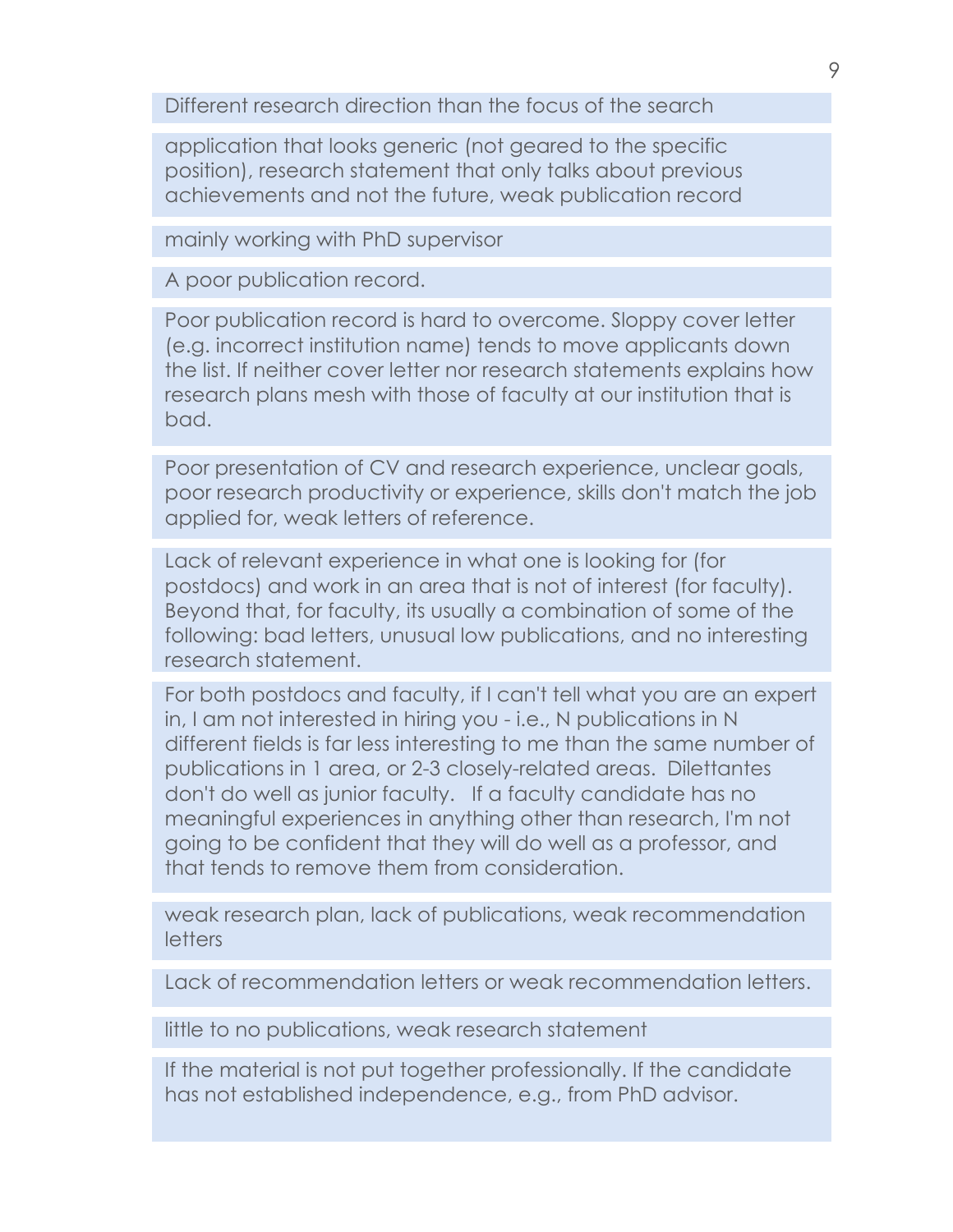Short publication list. No clear vision. Red flags in the letters of recommendation.

More than 8-9 years from PhD for Assistant Professor, clearly ignoring the job ad, recommendation letters either being less than strong, or from unorthodox letter writers (e.g. if current supervisor, and/or PhD advisor - if PhD recent - is not included it raises a red flag). For a tenure-track position the letter writers should come from academia and national labs unless, maybe it's a very applied field you're applying to.

no relevant work experience; no or little knowledge of position or institution; cover letter is a form letter; reference letters are generic and obviously "too positive"; missing documents or incomplete package

Obviously not meeting job criteria (i.e., a particle physicist applying for a position as a ground-based astronomer.); a generic application that looks like it was submitted to multiple sites en masse; a bad letter of recommendation.

The opposite of the things in my answer to 1: wrong degrees/majors, irrelevant experience and generic applications that do not present evidence of considerations specific to the position in question.

Clearly not qualified for this position; a poorly thought out application

If we are talking about 'consideration to make it to a shortlist', then it is a combination of lack of relevant technical skills, poor track record (with no explanation why it is so), and average letters of recommendation (after adjustment for cultural bias). In the very initial stage, I also get 'exotic' robot-like applications of people who are completely outside the field.

Anything that clearly shows the applicant has not read the job description. E.g. if it's a theory job and the applicant is an experimentalist it is critical that there is an explanation why the experimentalist feels qualified for the job.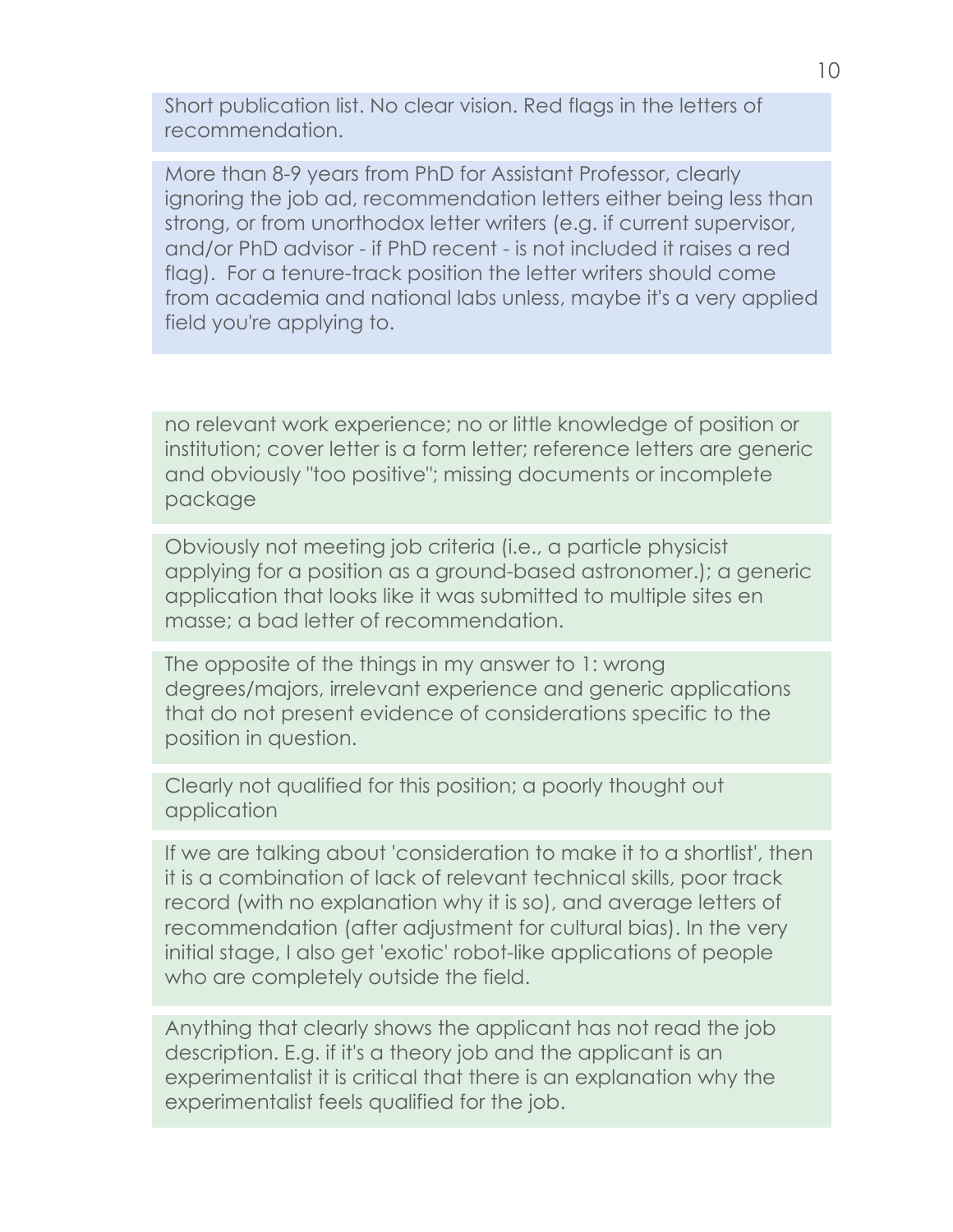Poor letters of reference; ill-defined research goals

- Incomplete application

week publication record

limited activities outside academic studies, low grades

Top reason: Addressing me as "Mr. Dillmann" - means they have not checked my webpage and don't know who I am. Others: Listing too many things (e.g. every detector they walked by or used in Physics class is listed as "have experience with this detector"); listed experience too far away from topic; overqualified (e.g. Assistant or Associate Professors applying for postdoc positions)

Attention to detail is needed to achieve a successful career, therefore if a cover letter and resume have inconsistencies, typos or are assembled is a sloppy way, then one will have doubts about the applicant's capabilities.

lack of accomplishment, lack of publication / talks, too verbose without getting to the point

Rigidity, lack of showing application or translation of skills

jumping between jobs and no consistency in performed work

# **4. Please list one to a few questions commonly asked during job interviews.**

"Tell us what the next few steps are in your research."

What is your research proposal for the next few years? What are your long-term research goals and directions?

what is your anticipated research plan for the next few years?

11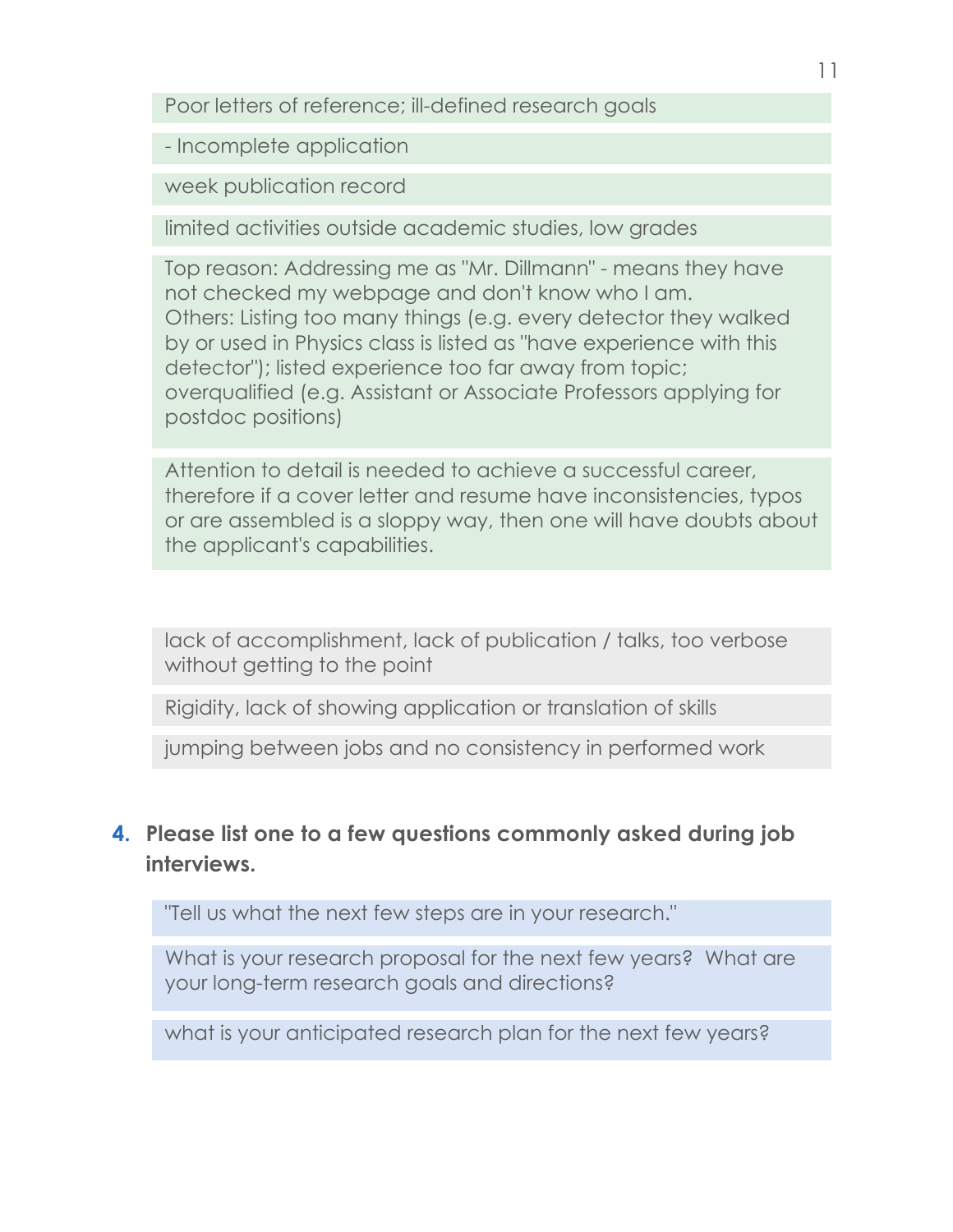How would you describe your mentoring/leadership skills? What attracted you in this specific position? Where do you see yourself in 3-10 years?

How would you use the facilities at our institution in your research?

-where do you see yourself in 5 years/what's the big 5 year research plan -why do you want to come to my institution (answer is not because it's a great place, i do know that. i work here...) -how do you (plan to) mentor students

why are you interested in this position? How does your research plan fit in the current department activities? How will you recruit a diverse pool of students?

What are your long-term plans? Plans to get funding?

What are the forefront question in your subfield and how does your research address them? Describe your contributions to research article that you are currently working on. Mention one idea that you believe should be pursued that falls in the category of high risk and high reward.

Tell me about the research you would do if we hired you

This depends on the job. Some examples of an academic research involving job are : What is the strongest motivator for your research, what would it take to sustain your research productivity, what are the challenges and risks, where do you see yourself in 10 years.

Give a specific example of a problem you solved.

All for faculty:

1. How do you see your interests fitting into this department? Who do you think you can collaborate with? Do you have any interdisciplinary research ideas you'd like to pursue, and if so, with who?

2. How do you anticipate that you'll integrate graduate and undergraduate students into your research program?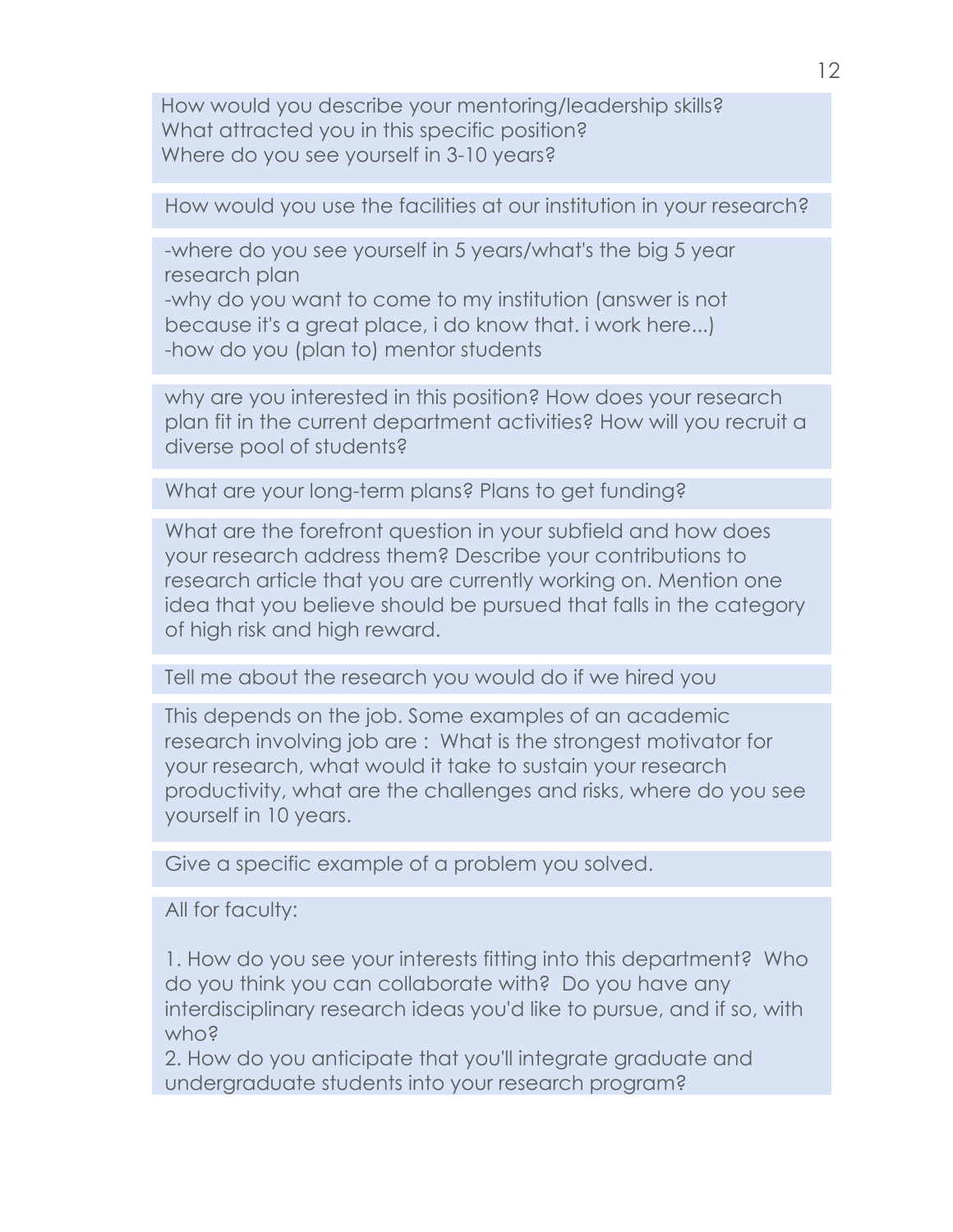3. How will you support your research agenda? More specifically, what federal agencies/offices support your area of research, and how do you plan to go about pursuing that support? 4. What courses do you feel comfortable teaching, and why? If

you could design a special topics course on anything, what would it be?

5. What do you think that it means to be a good mentor, and how would you go about giving your mentees a positive experience? 6. What's your definition of "diversity and inclusion"? How might you promote DEI at this university and in this department?

For postdocs, I ask similar questions but targeted more at assessing that they've thought about how they'd fit into my research group, that they're interested in mentoring grad students and undergrads, etc.

how would you connect your research interests to the local group? what is the broader impact of your work?

This depends on the type of position. But to focus on postdoc applications:

- Why do you think this place is right for you?

- What are your long-term career goals?

- Do you have any specific research projects that you would like to accomplish in the near future? (Some position allow for independent work)

- Are you open to frequent travel for experiments?

What are the current challenges in specific field? What are the limitations of your approach?

In addition to the standard interview questions, make sure to think about why this position and what are your connections to the department.

What are potential funding sources for your research? Who are your competitors? What size of research group do you envision? How can undergraduate students work in your research group?

In your opinion, what is the most interesting question in physics today outside of your field.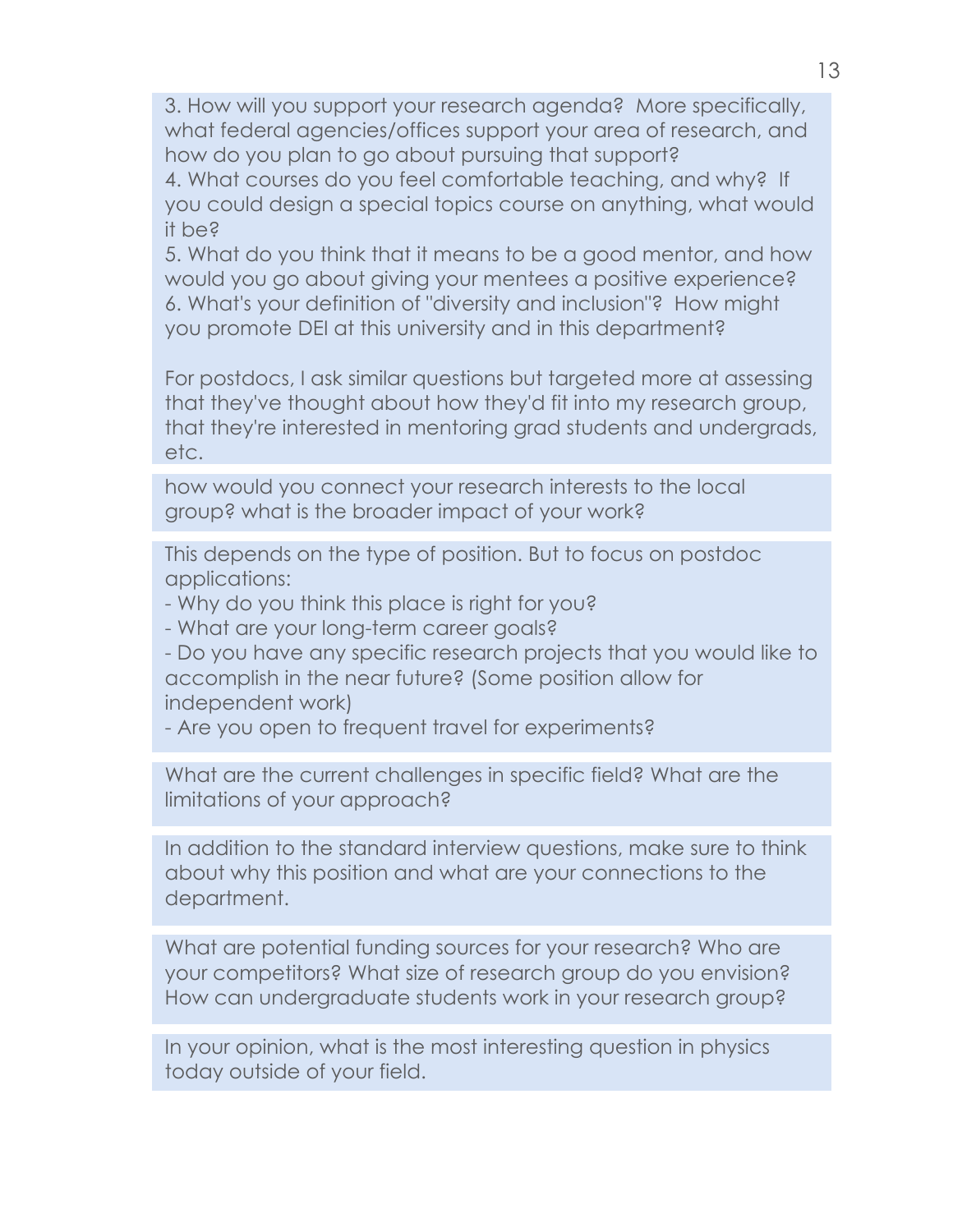why did you apply for this position? what are your long term career goals? what is your technical background relevant for this position? why should we hire you? describe a recent success in your research; describe a recent failure in your research and what you learned from that; what are your strengths? what are your weaknesses? describe your current research

Why are you interested in this job? How does this job satisfy your career plans? Tell us about the hardest problem you have solved, and how you went about doing that. How would you help to advance our efforts to enhance diversity and inclusion in our community?

My favorite, not commonly asked in my experience is this: Your application is all about success. That's great, but also true for all the other candidates. Can you tell me about a major failure you have experienced and how you managed it and recovered from it?

What are your long-term career goals? How do you see yourself fitting in to the local group?

Generic questions include "When are you available?" "Where else did you apply?" "In this paper, what is really your contribution?" "Why do you want to work with us?" After that, it becomes very specific to the field. I would ask people if they have done a lot of programming or if they simply run codes from others, if they like pen and paper derivations, that kind of thing.

Why are you interested in this position? Can you describe the work you have done that demonstrates you are qualified for this position? Can you specify for which portion of the work that went into paper X you were responsible?

How does your research overlap with our department? Where do you see your research in 5 years?

- Where do you see yourself in 5 years

- What is the big problem you would like to research and why

What are your future plans (academia, research, teaching, industry, etc.)

what are you most proud of in your education experience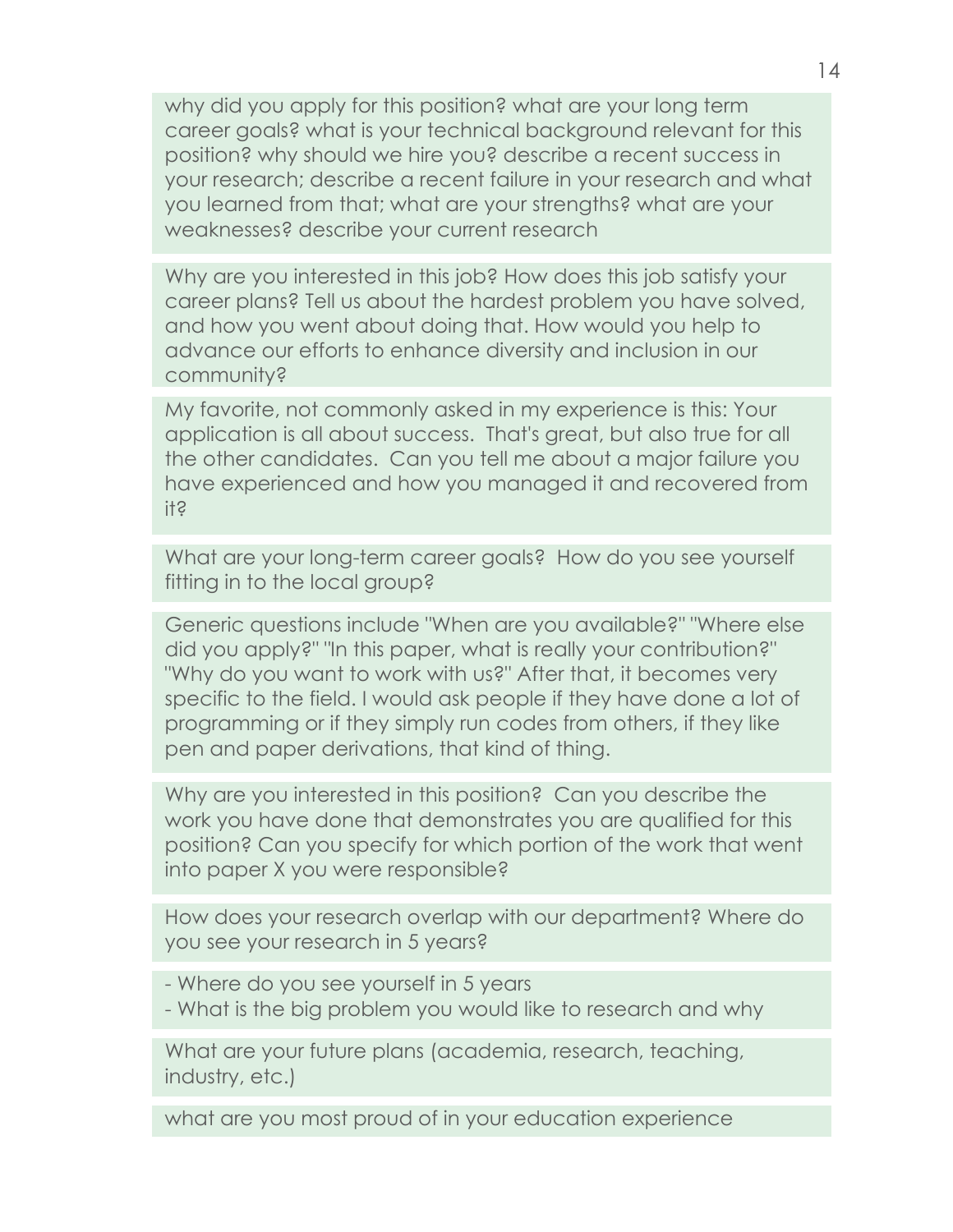Why do you want to work with us here in our lab?

(a) What's your computing expertise? (b) Are you familiar with this article that our group published a couple of years ago? (c) Have you submitted proposals?

Tell me about your successes. Tell me about anytime you have overcome an insurmountable obstacle. Tell me how you figure things out (with an example).

What would you like to achieve while at the organization/institution

We take one of the job responsibilities and ask what the candidate would do to fulfill these, what ideas ha has or what he would do the get this accomplished

# **5. Please list one to a few things that may make a candidate stand out during an interview.**

Answer questions that were not directly asked.

Ability to articulate a research vision. Ability to present a logical seminar that stresses concepts and shows a deep understanding of the field.

a solid research plan, confidence in communicating past, current, and near-future research

Expressed desire to invest energy/time in research an in team, usually with examples.

A clear and well-organized colloquium

being a good fit across multiple axes

Excellent talk, research in advance the people they are meeting with and trying to make a connection with them, showing interest in the department and not just talking about themselves, connecting well with students.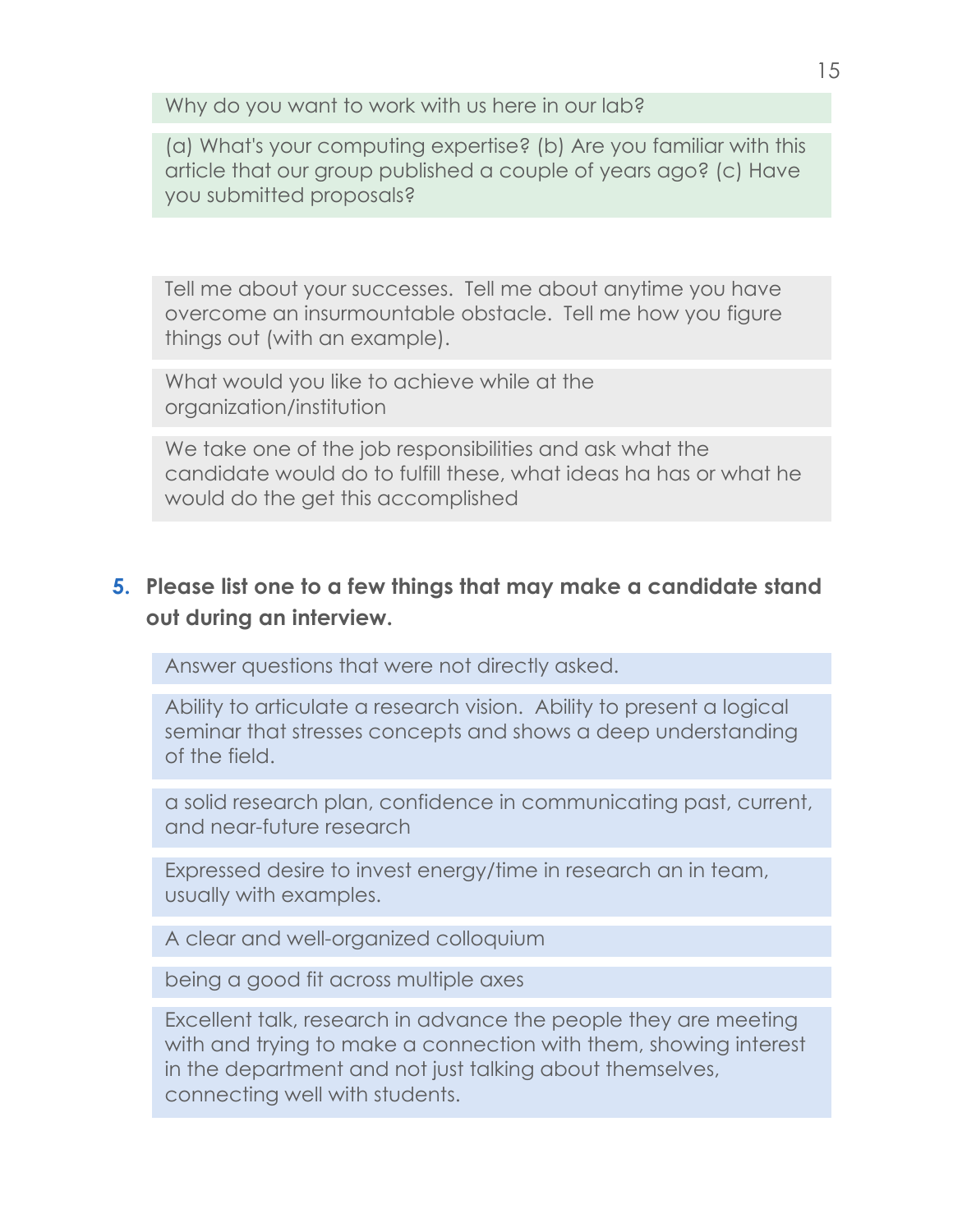the candidate is able to show the big picture of the research field and details ambitions and realistic clear ideas where to go and how to get them funded

Preparation and communication.

Research on our institution and our faculty; engaged & intelligent answers to questions.

Depth of scientific knowledge, Interpersonal Skills, Sharp but not overconfident, A clear presentation understandable by a nonexpert, Demonstrates having done some homework to prepare for the interview, well framed answers, Proper dress code.

1) Give a great talk. 2) Give a great talk. 3) Give a great talk. 4) Be an expert on what you worked on and have good understanding of what you propose as research 5) Convey that your research fits in - the ideal candidate feels already like a colleague 6) Be interested in the research of the interviewers

For faculty:

1. If they've done a lot of background research, and have clear ideas about how they (in their research, teaching, mentoring, etc.) would fit into my department.

2. If they have thought ahead a few years, and can articulate specific and realistic ideas for student projects (PhD dissertations through undergraduate projects), as well as how they'd support their efforts.

3. If they specifically ask to meet with students and/or if they display a lot of enthusiasm about working with students.

4. If they have a lot of enthusiasm about teaching and have clear ideas of what they would do as a teacher.

I've seen a handful of on-campus interviewees who had put together a slide deck that had information about all of this stuff, and it absolutely blew my mind. Every single one of them got an offer, because that level of preparation screams "I'm ready to be a professor!"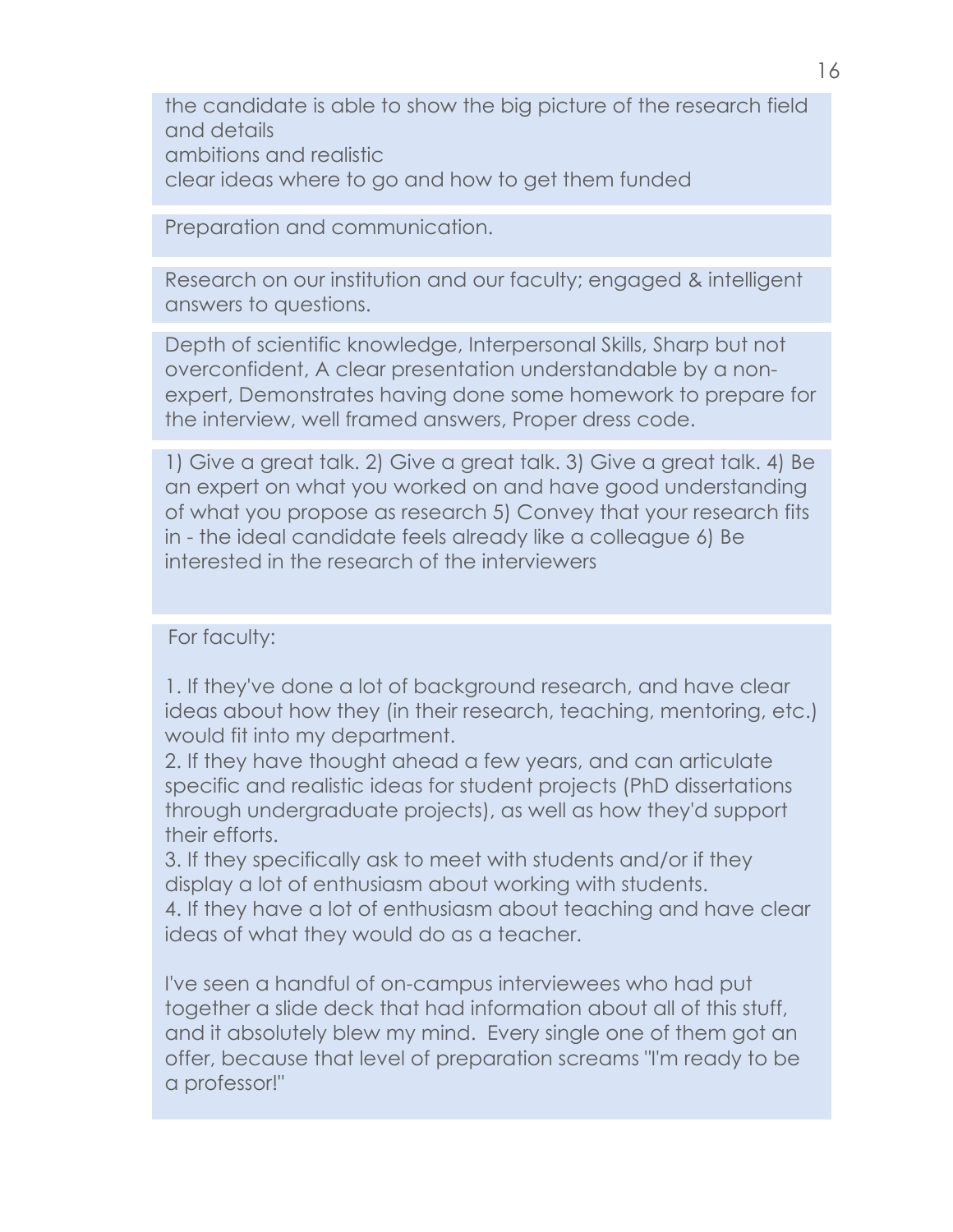For postdocs, it's relatively similar - if they've given some thought to the position and if they seem like they'd be a positive force in my research group (if they'd be an intellectual leader with respect to grad students and undergrads, for example), that's a huge deal to me. It also displays a level of initiative that I think is important to moving on to the next stage of their career.

ability to talk more broadly coupled to the ability to explain the work clearly and confidently. also a sense of genuine curiosity.

Asking questions and showing interest. Before meeting with people, read their bio, learn about their research and then ask questions about it!

In-depth knowledge in field and broad understanding of related fields, clear explanations

Clear vision for research (own and the field as a whole). How she/he will strengthen, expand and collaborate with existing faculty. Experience in teaching and mentoring.

Having a vision of themselves in a faculty position (their research, group structure, how they seem themselves as teacher and researcher, etc) and being excited about their vision.

Being interested in aspects outside of their own research.

preparation for the interview; knowledge of position, institution; careful thoughts of research vision and career goals; well-spoken responses and excellent communication skills; good balance of humility and self-promotion

Genuine interest; ability to think on their feet; concrete examples that answer the relevant questions; succinct, articulate replies to questions.

I always appreciate a candidate that is comfortable with what they don't know, and are able to confidently and honestly talk about their shortcomings. I am actually suspicious of candidates otherwise.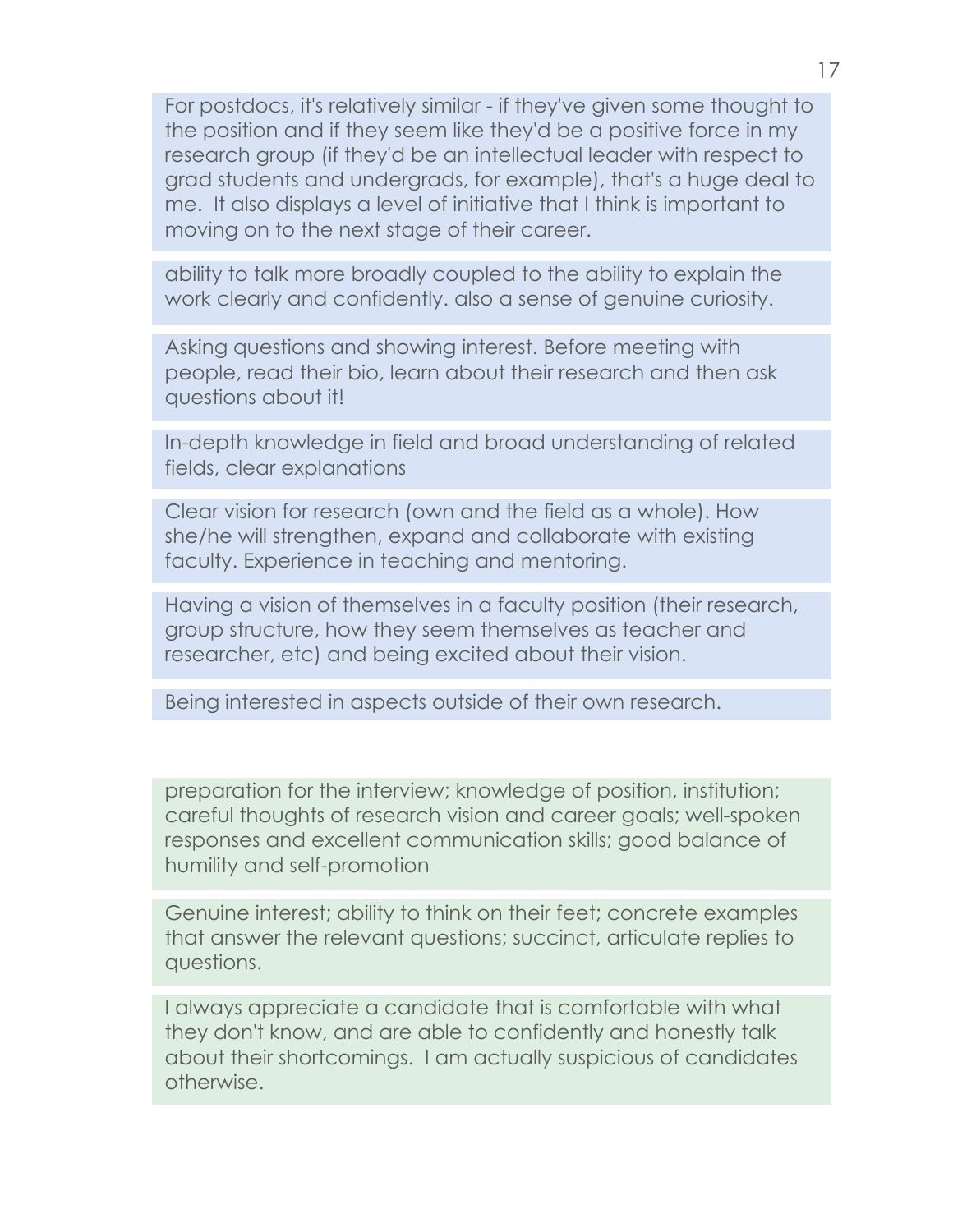Knowledge of and interest in the local program, ability to engage in discussions of topics outside their own narrow research area

1. Quality of the seminar first and foremost. Talks are a very deep probe into how well a candidate knows his/her subject and interact with others. I am not looking for overly technical details, but rather: pedagogy, (for a theorist: explain without equations, for an experimentalist: explain how you go from measurements to physics), context (why do you do this? why should anybody care?), overall presentation skills, ability to stay on time, to answer all sorts of questions from the most naive to the most technical, etc.

2. Overall behavior: are you listening when people ask you something? are you showcasing your research without bragging? are you a nice person? Some of this is subjective, but the people we hire will work with us, and we need to get on well. Also a postdoc is the future responsibility of his/her mentor until (s)he gets a job. This can take years, and again, it is much easier to make an effort for somebody we truly like.

Careful listening and deliberate answers, ability to back up claims with specific examples, thoughtful questions

Well poised when answering questions; knows the path forward and how to achieve success

- Understand their research area very well
- Excellent presentation

when she/he is passionate about the research he/she is going to conduct

communication skills

Enthusiasm for (nuclear) astrophysics

(a) Solid knowledge about the organization they are applying to, (b) friendly, respectful manners, (c) non-defensive attitude when asked difficult questions, (d) a well-organized and assembled presentation. This may be controversial, but I like candidates asking about cost of living, benefits, career development opportunities, and so on.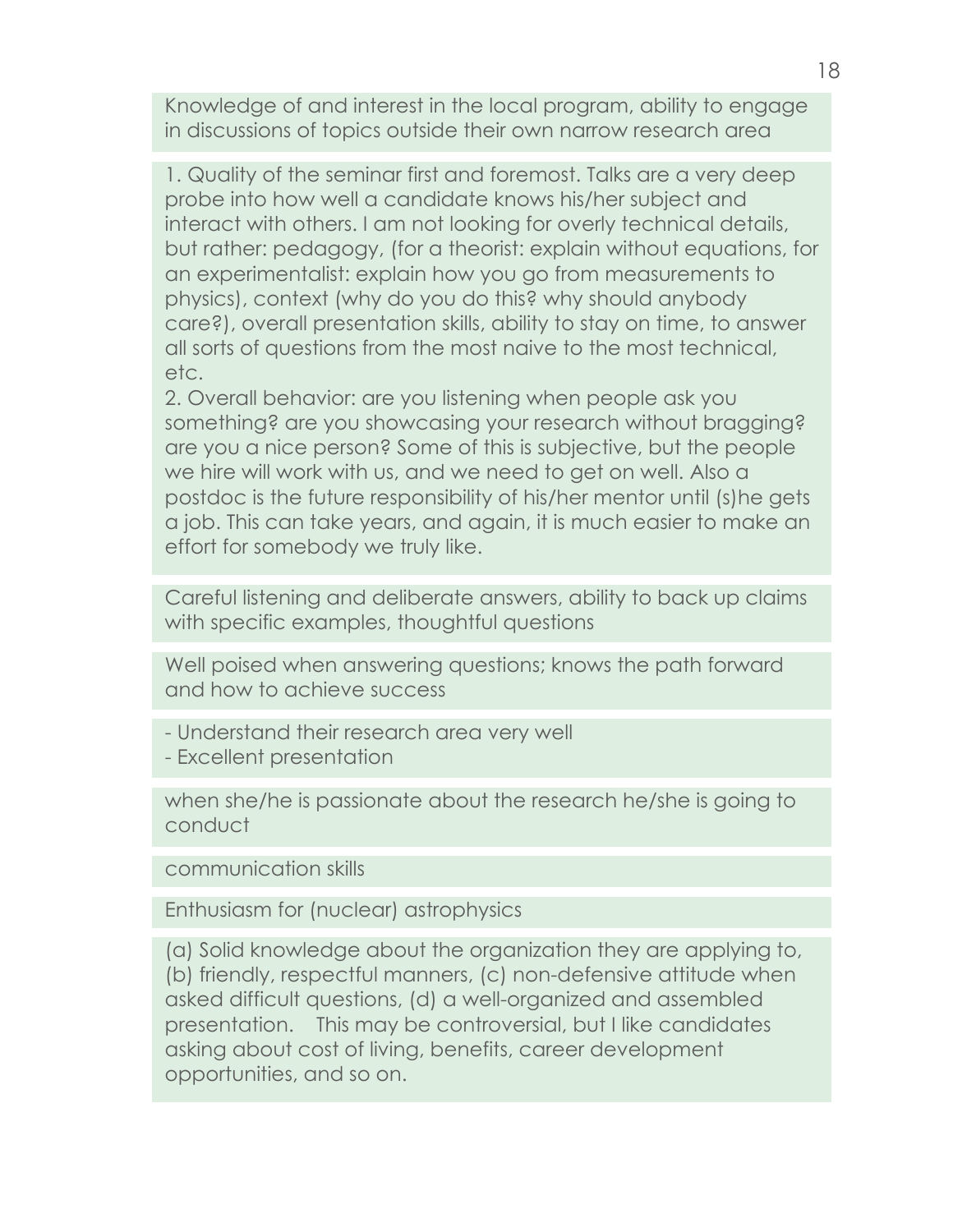Positive, confidence, any indication of the person's value system or character.

Being yourself and relaxed

knowledge about the company, their products and the position he/she is applying for with a clear picture how he/she could do this job

#### **6. Please list one to a few things that may hurt a candidate during an interview.**

Being too nervous or too confident.

A seminar that focuses on technical aspects of work, and that is poorly matched to the audience. A failure to appreciate the work of others and thus to connect to others in my group who may have somewhat different interests.

a vague or generic research plan, an inability to clearly communicate the research

Desire to focus only on their own research

Guessing an answer to a question during a talk

most folks talk themselves out of the job. I usually just wait for it. at some point they'll say something that I or my institution fundamentally disagree with, or they just never say anything I can resonate with. so don't use motherhood statements about the quality of the place when i want to hear why you'd be doing a good job here, but don't toot your horn that much so that it's all about you and nothing about your future colleagues. if that makes sense...

No interest in the department, not connecting well with the students in their closed meeting, giving a talk that is too long

main focus on technical details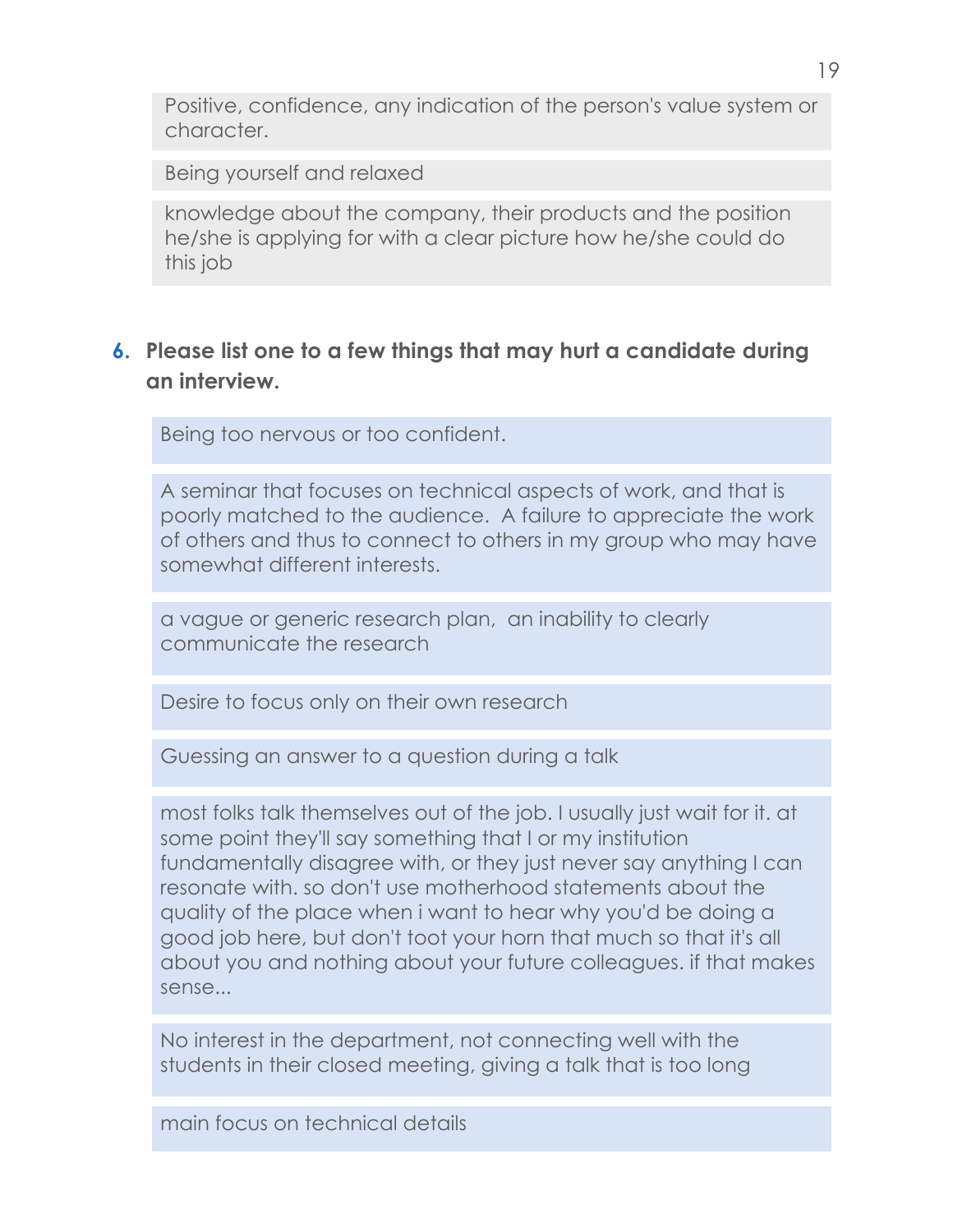Poor communication and narrow vision of the field.

Little to no knowledge of hiring institution; failure to answer questions well.

Lack of enthusiasm, Poor communication skills, Not being prepared, Not hearing what the interviewer has to say.

1) A bad talk 2) Pretending to have knowledge

For faculty:

1. Coming across as a primadonna or difficult. If you're a pain in the butt during your interview, you're going to be a nightmare as a colleague.

2. Being rude to students or our support staff. It's like being rude to the server during a date - it's a sign that the person is awful, and will be a terrible colleague.

3. Having done no homework about my institution. At the very least, be aware that (my university) is in (my city) and have a general idea of who is in the department.

4. Clearly having given no thought to issues relating to mentoring, teaching, pursuing external support for your research, etc.

For postdocs it's basically the same, but I'd also add "displaying no intellectual curiosity outside of the work that they are doing right now." It's a deal-breaker if they want me to use my funding to support them doing whatever they want, and aren't even interested in collaborating with me.

not understanding questions, not being able to respond clearly, having no idea about the research of the local group

Attire, lack of interest in the research at a given institution.

Wrong physics, limited understanding of field, no clear answers

Not being well prepared for the research and teaching talks, or the interview.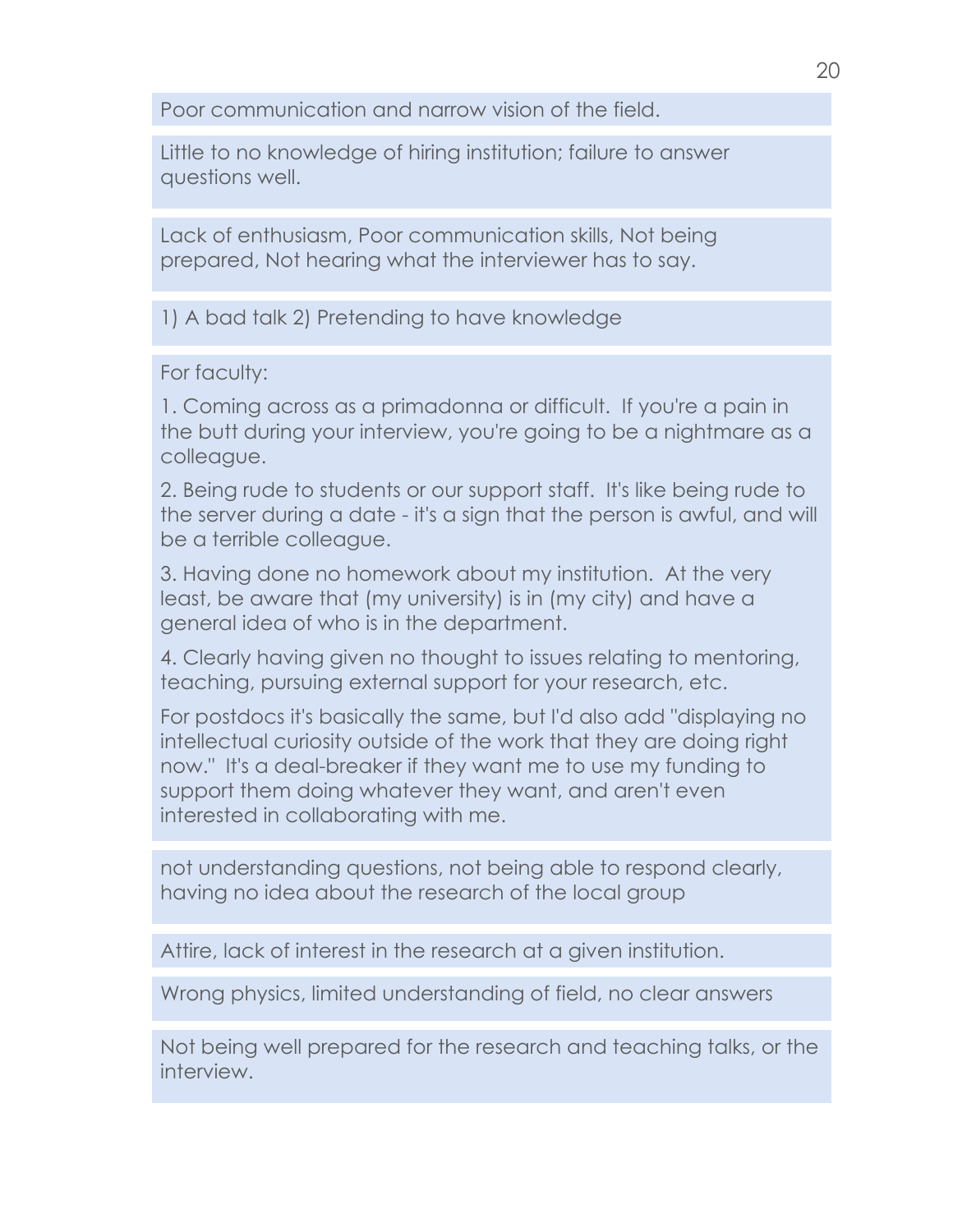passive attitude; entitlement; saying negative things about other people/institutions

Going overtime during their interview seminar. If people are looking at their watches, skip to the summary slide and stop talking.

poor communication skills; lack of preparation; too much bragging; no clear reason to apply for position; cannot articulate long term goals; lack of knowledge of current position and institution

Rambling, muddled answers to questions; seeming lack of awareness of the anticipated job, its requirements, or the host institution.

The opposite of my example in 5: overconfidence and refusal to admit that there are some things they just don't know. Inflexibility, inability to adjust their research and work style to match priorities of the hiring organization (e.g., insisting on continuing their basic research when the advertised position is clearly focused on applications).

Ignorance about the place/group where they apply; lack of interest in the local research activity

Short-listed applicants are usually 'good enough' at least on paper. Two common things that can hurt them are

- giving the impression that they simply 'obey orders' and don't really know why they are doing what they are doing. As a postdoc, you have to start making your own opinions of what matters in your field and of where you want to go. You need to show that you have some ideas, not just technical skills;

- being too much arrogant or sloppy and not taking things seriously. During an interview, you are asking a favor, and you should behave accordingly.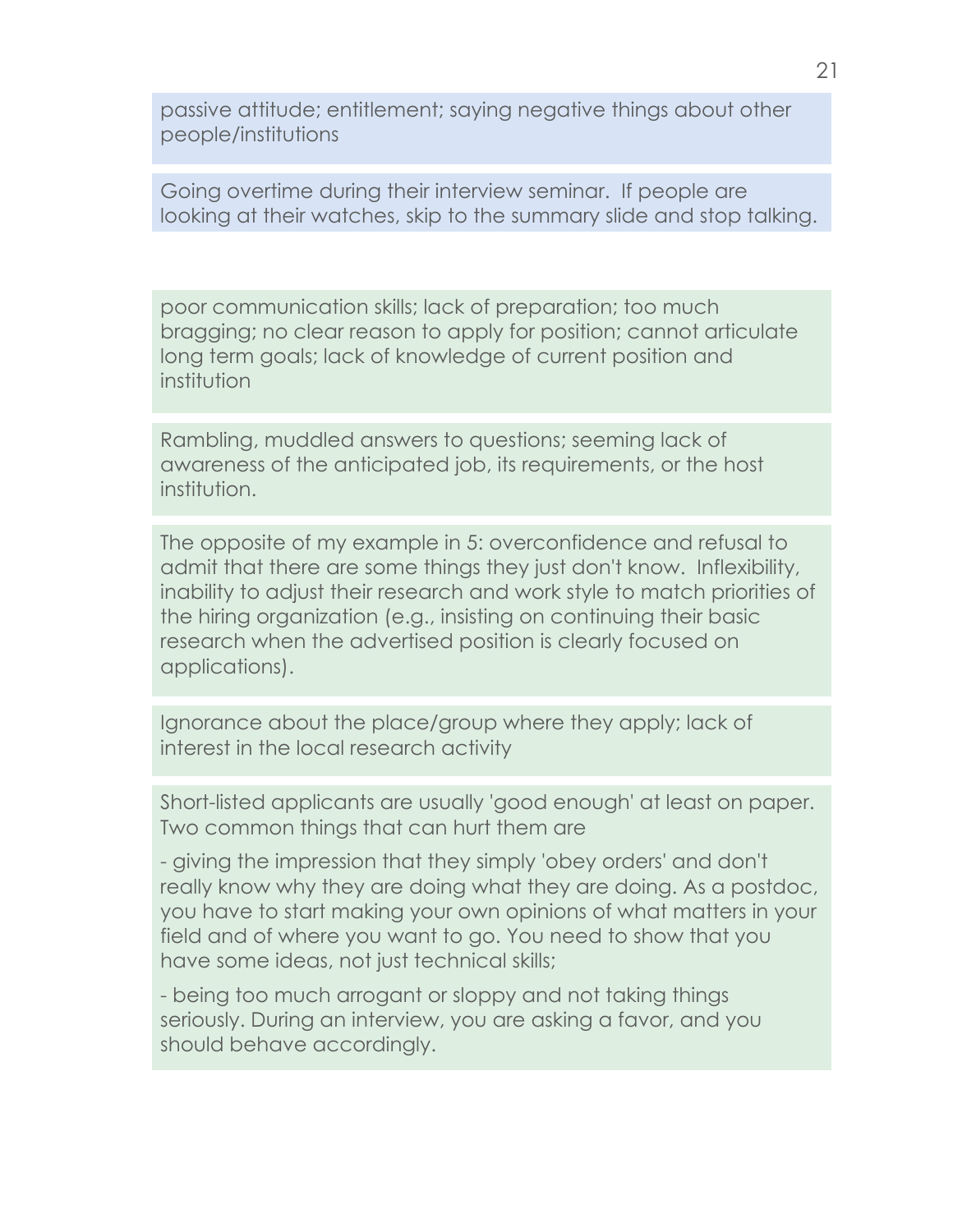Overconfident statements that cannot be backed up, lack of interest in finding out more about the job or the institution, clear mismatch between applicant's expectations and job description

Ill-prepared for the particular interview; stumbling on physics based questions that they should know the answer to; inability to convey a coherent research plan, or to tie in with the particular institution

- Lack of understanding of their research area

- Poor presentation

lack of interest in research

communication skills, talking too little or too much

Being "too" quiet and not much telling about oneself; not knowing who we are or what the lab is doing

(a) Lack of knowledge about the organization they are applying to, (b) difficult disposition, (c) sloppy presentation, (d) lack of interest in the group's activities.

Confused, ambiguous, disinterest. Inability to communicate sufficiently.

Trying to give too much information that may not be relevant

not listening

# **7. Please share some things you know now that you wish you knew when you were applying / before your first interviews.**

Sometimes, the hire is selected before the interviews. I wish I had a more clear sense of that.

Importance of stressing concepts over technical details in a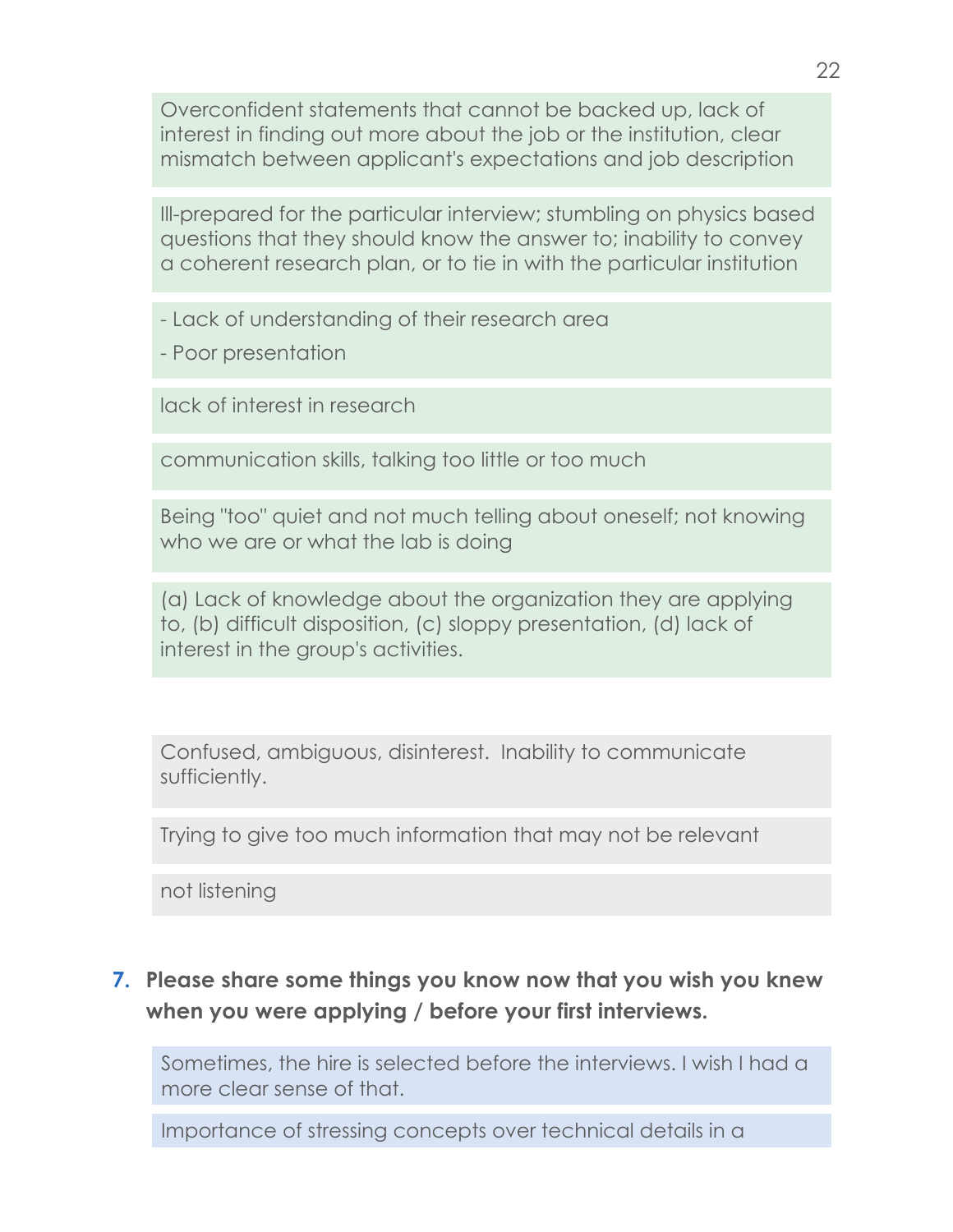#### seminar

less slides are often better

It is OK to talk expectations from both side, yours and the hiring person.

How impressed interviewers are when you looked up their research before the interview

i knew it back then but: everyone only cooks with water. i.e. don't let anyone intimidate you just because they are more senior

It's good to have a solid plan for a startup package request because people ask about it, if not given ask you for your detailed schedule in advance so you can research the people you are meeting with

ask for advice to various senior researchers

1. An appreciation of the connection between my research and the important questions at the forefront. 2. Being familiar with the research program at the institution hosting he interviews.

How focused institutions are on hiring faculty who can get grants.

For faculty positions it's important to do your homework and have a good plan of what you would do at the new institution, taking advantage of local infrastructure

Interviewing is a skill, and it can be learned. It's not even that hard. Doing some homework on the institution/research group goes a long way. It really helps to talk to people who \*interview\* postdocs and faculty - my fellow grad students (and then fellow postdocs) were subject to the same information vacuum that I was, so I shouldn't have listened to them as much as I did.

Don't get discouraged and keep applying, it is a long process. Start months before your defense to lay out a job before you leave.

Start preparing early.

A department is not just hiring the next brilliant researcher but also a colleague for the next several decades.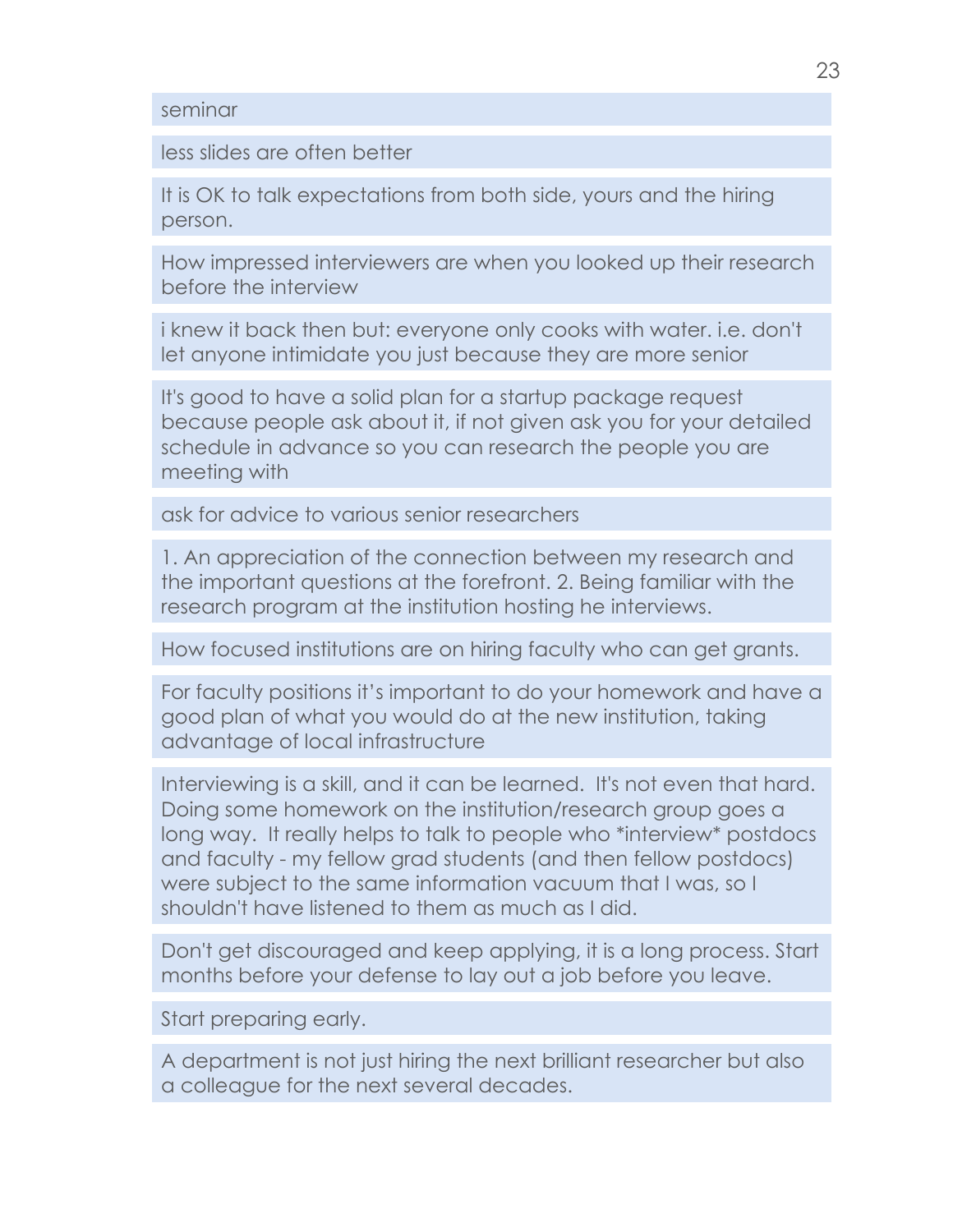Interviews work two ways. A good search committee should be selling the department, the university, and the region to the interviewee.

the importance of making contact(s) at the institution where you are applying, to learn about the institution/position

Every open position is an attempt to solve a problem, of potentially very wide variety. Hiring me is only a means to that end and not the end itself. Every organization is different and there is no such thing as the overall best candidate, there is only a best candidate for each unique position. Target your applications to jobs where you think you can solve their problem, and understand that not being offered every job is more likely a reflection of the uniqueness of the employers' needs than a failure on your part. Therefore, also be ready to persevere.

Before writing and submitting the application, find out about the expected work and who you will be working with/for, and then emphasize how you can fit in with and contribute to the local program.

I wish my mentors had explained me what I was going to go through: a failed interview is often the sign of failed mentorship from the PhD/postdoc adviser

1) It is important to achieve a good match between the candidate and the job. I applied to many jobs that were not a good match and that was a waste of time.

2) It would have been good to have a few conversations about how reviewers look at applications. That would have made it much easier to write them.

Know your target audience (lab hire vs academia is very different); any perceived failure, blemish or otherwise negative perception will be used to argue against your job application [this is human] nature and cannot be avoided]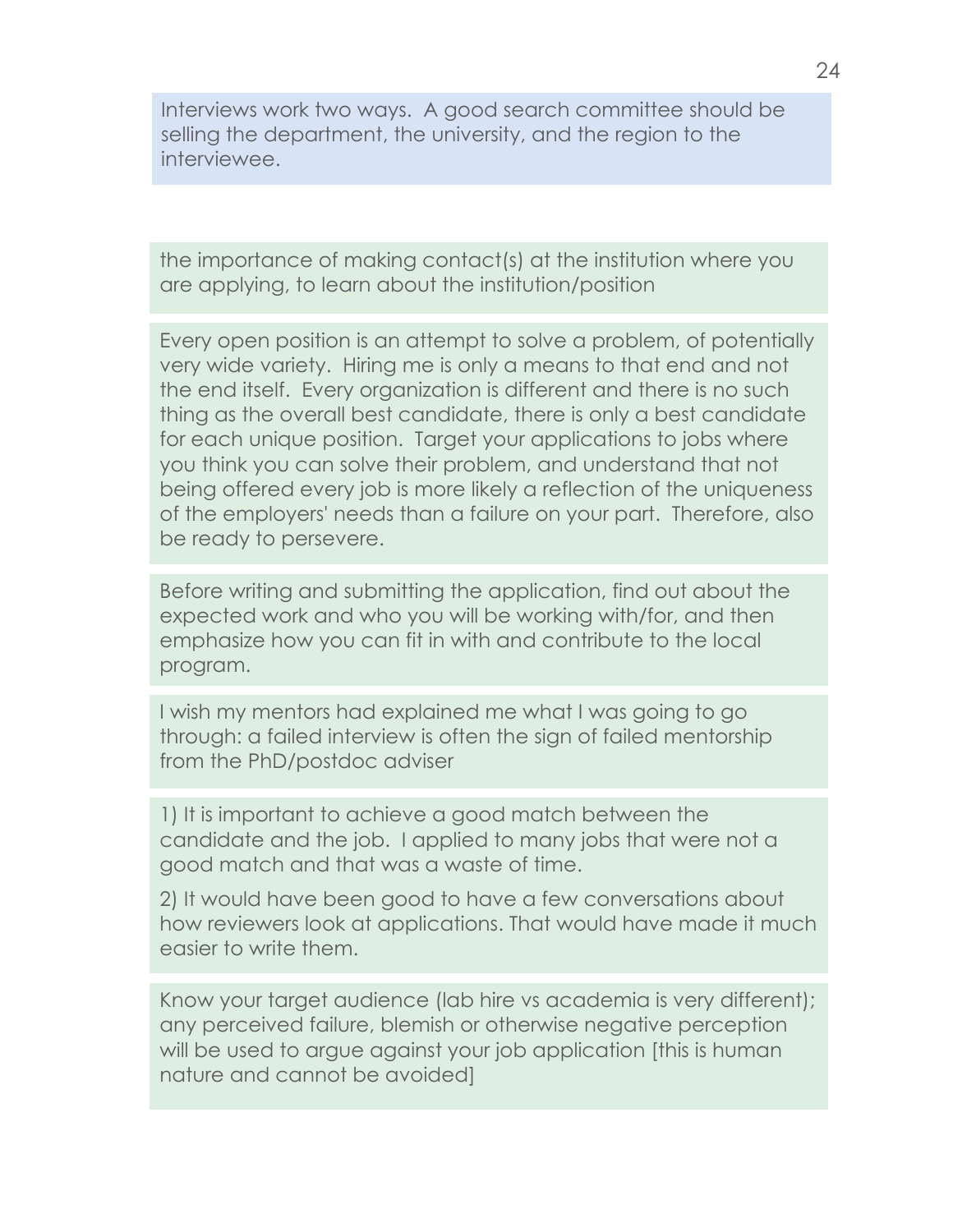maturity of the candidate

Different interview culture between Europe and the USA

I'd get very nervous before interviews, and unfortunately have not found ways of dealing with that other than rehearsing the presentation as much as you can.

It's OK to ask more questions of the interviewer.

Applying to select jobs to avoid too many interviews

be yourself

**8. [For those in academia or at national labs / research centers] Please list one to a few differences in the evaluation criteria for a postdoc position versus a permanent position.**

For a permanent position you need to convince that you have the ability to get funding.

For a faculty position, factors such as ability to lead and inspire students, demonstrated research maturity that ensures the candidate can build an independent program, evidence through seminars or past experience of teaching potential, and an appreciation of and attention to DE&I issues come into play.

a tenure-stream candidate should have a significantly larger number of publications, more impressive bibliometrics of those publications, some success as PI or Co-Pi of grant proposals, and some teaching/mentoring experiences

There is no need to show a coherent scientific research trajectory for a postdoc. You can show that you are interested in, let's say, nuclear physics but not necessarily with a long term research plan.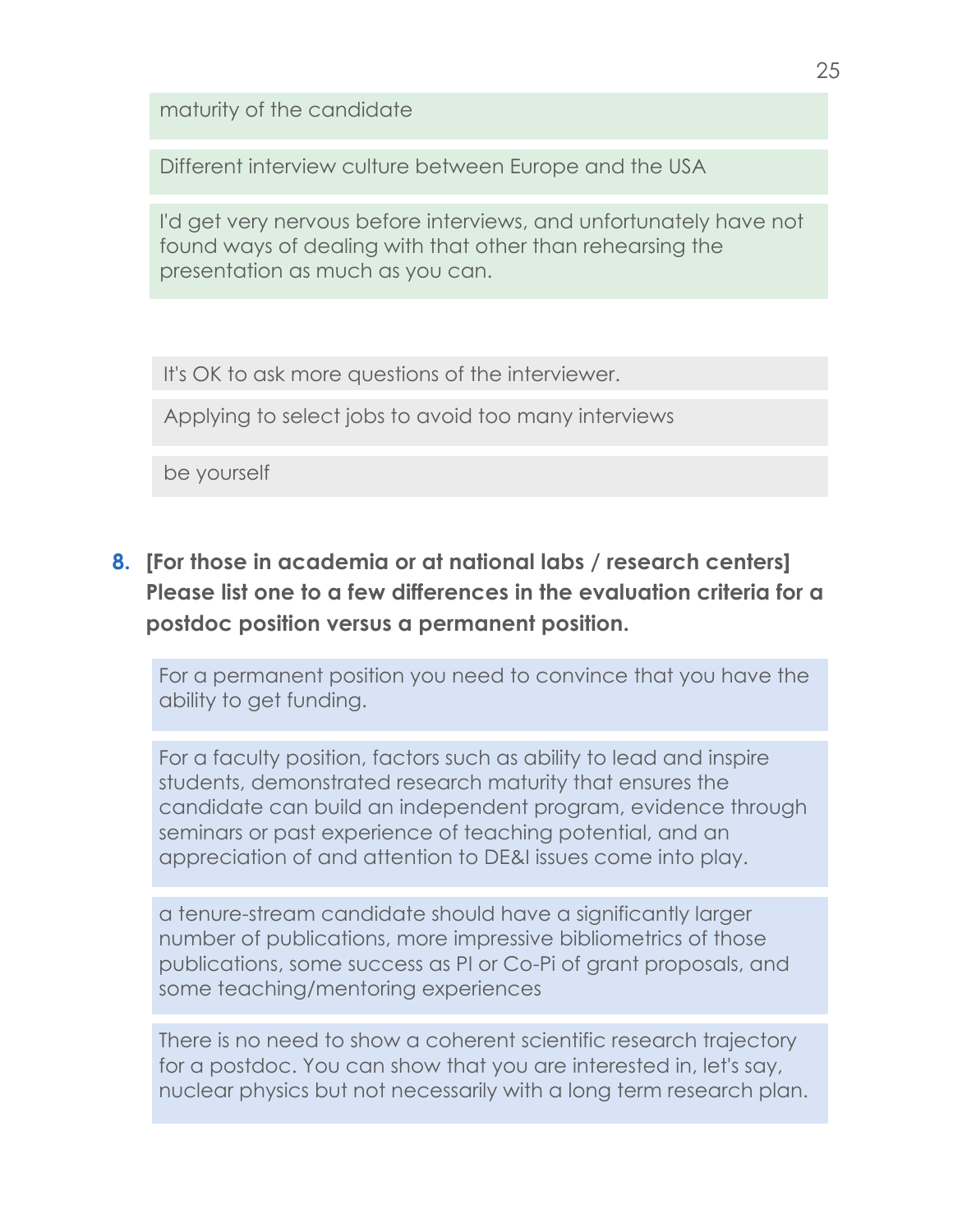For universities, teaching interest

permanent position requires an exceptionally good fit to the department since it's going to be for decades. postdoc needs to bring a lot of credit to the place by doing awesome science.

for a postdoc you don't need to have such a strong publication record, but for faculty you do. Research/teaching/diversity statements are not typically required for a postdoc. For faculty you need to show that you have your own independent ideas (for an experimentalist having an approved proposal or letter of intent counts a lot)

for permanent position: ideas to get funding are expected, how to organize and support the research group and the members of the group

Postdocs are expected to demonstrate that their research agenda is broad and have at least one area where it is deep. For permanent positions we are looking for major accomplishments which show that the candidate can come up with ideas and translate it into viable research projects and publications.

Permanent position needs to demonstrate leadership stature in research, i.e. leading experiments or theory projects, has extensive experience in the research field, has been lead author in publications, has a well framed research plan that is based on past experience, has demonstrated independent research ability. For post doc. positions need to demonstrate- has grasped the fundamental knowledge experimental and/or theoretical in the area of research. Is able to take on responsibility of carrying out an assigned project with greater level of independence, has good communication and presentation skills, is eager to learn new things.

Academia here: the things I care about for postdocs vs. faculty are similar, but for the scope is different. For postdocs, have they thought about my research group and what they'd do for 2-3 years, and maybe a project for an undergrad or two? For faculty, have they thought about the department and university, PhD projects, and funding for the next 5 years? (5 years is important for junior faculty since you put in your tenure paperwork at the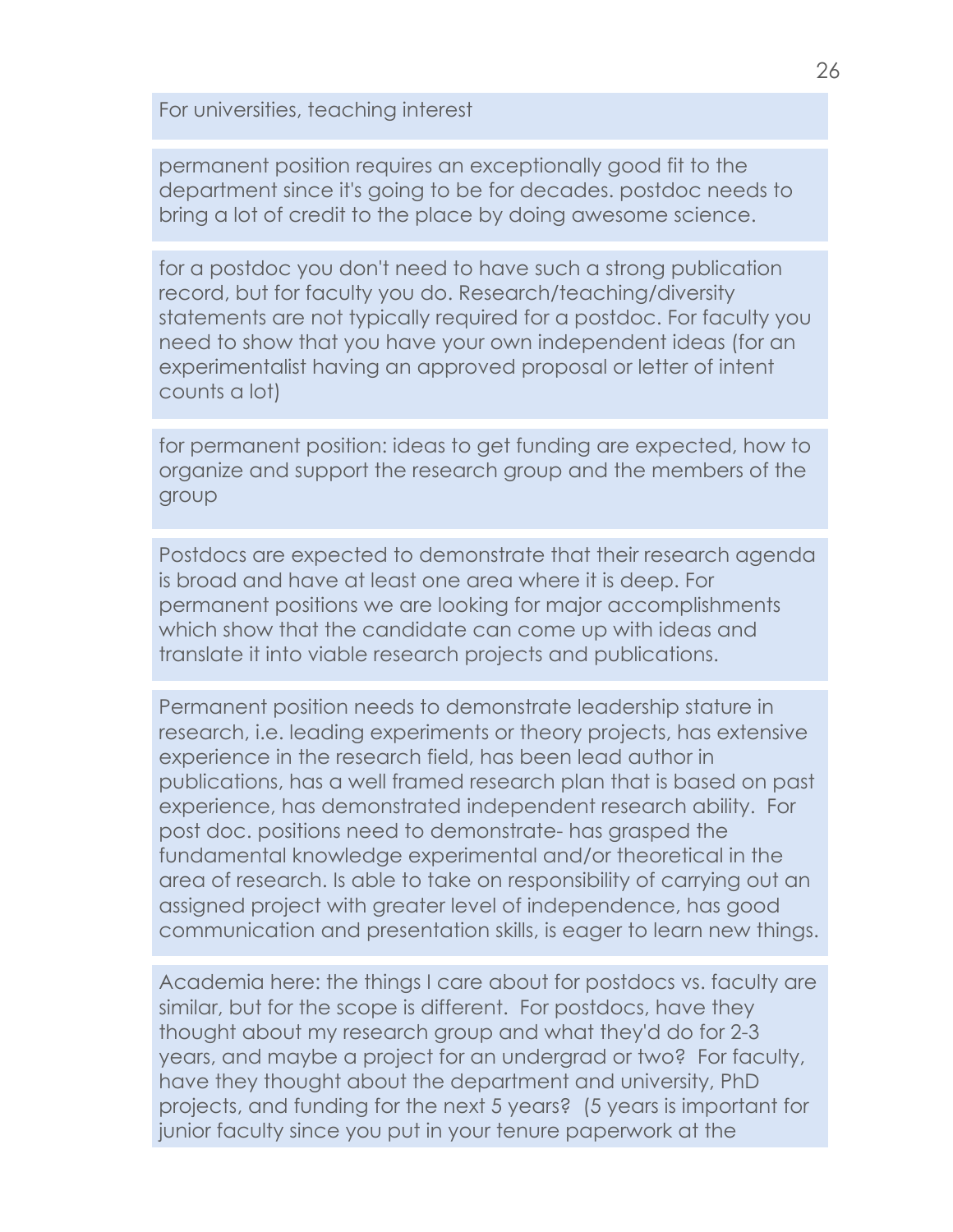beginning of your 6th year). In terms of how I assess them, with postdoc candidates it's maybe 50-50 past performance and potential to excel, whereas with faculty candidates I use their track record as a much stronger prior in terms of how likely I think they are to do well as a faculty member.

the level of scientific maturity is different: for a permanent position you must show the ability to have an independent research program that will attract people and funding. as a postdoc, although independence is expected, you are still part of someone else's research program.

Long term plans for a permanent position need to be solidified. Ability to attract funding or at least knowledge where to look for it is important. For academic positions, teaching record or outreach, anything that shows that one is serious about teaching and is not treating it as a side-job or inconvenience in the path of research.

Permanent position - more attention to ability to write and secure grants, innovative research, teamwork and service

Clear sign of independence and vision for research. Leadership and skills to collaborate/work together for joint efforts.

A permanent position requires a lot more maturity and independence: For example, the research statement for a permanent position is much more focused on the next 5 years than a research statement for a postdoc position (which can be mostly about completed work and the immediate future).

A postdoc appointment is made fairly informally, a PI can select someone without much interference as long as it was advertised. A tenure-track position is filled through a formal process, with a search committee, and the department head as well as an associate dean being involved.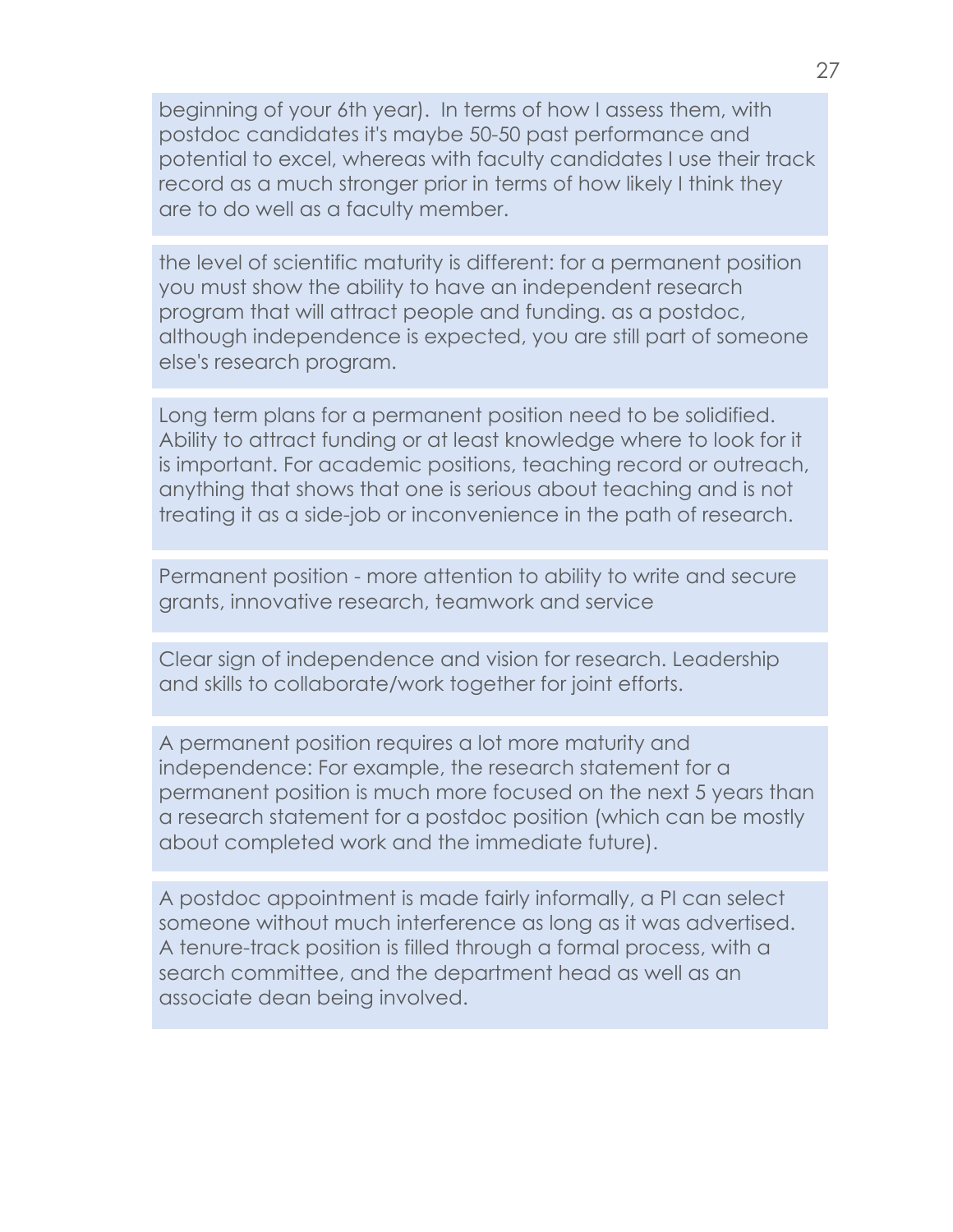permanent position must be able to work independently, bring in new funds, supervise others, and work as part of a team; postdocs should be able to work as part of a team, supervise students, and work on their own for part of their effort

One can judge a successful postdoc applicant with greater weight on potential rather than a demonstrated track record.

For the permanent positions, independence of thought and action is critical. An applicant needs to present some evidence of working creatively and independently towards Lab and funding agency priorities. Most (probably all) national labs have publicly available material with statements of their priorities, as do funding agencies. Applicants to permanent positions should be familiar with those foundational documents. For those doing fundamental nuclear physics, the NSAC Long-range Plan is gospel. Applied nuclear physicists should look to documents such as the Quadrennial Defense Review or any number of documents from the NNSA (https://www.energy.gov/nnsa/documents)

The evaluation for a postdoc position relies more on potential and promise, whereas a permanent position requires a sustained record of research (and possibly teaching) as well as recognition/reputation in the larger community.

Both postdocs and staff must demonstrate they can execute; staff must also demonstrate they have ideas. Communications skills matter even more for staff because such a position implies that you will apply for funding: you must show that you can do this.

2 key questions for permanent job: 1) Will this person's attitude, capabilities, and style of work fit into the work environment (in reference to team work, number of projects that need to be juggled, communication skills, etc.) - 2) Will this person, after some initial mentoring, be able to define a long-term career?

Staff must have unique capability to generate funding and pursuit of independent research compared to postdoc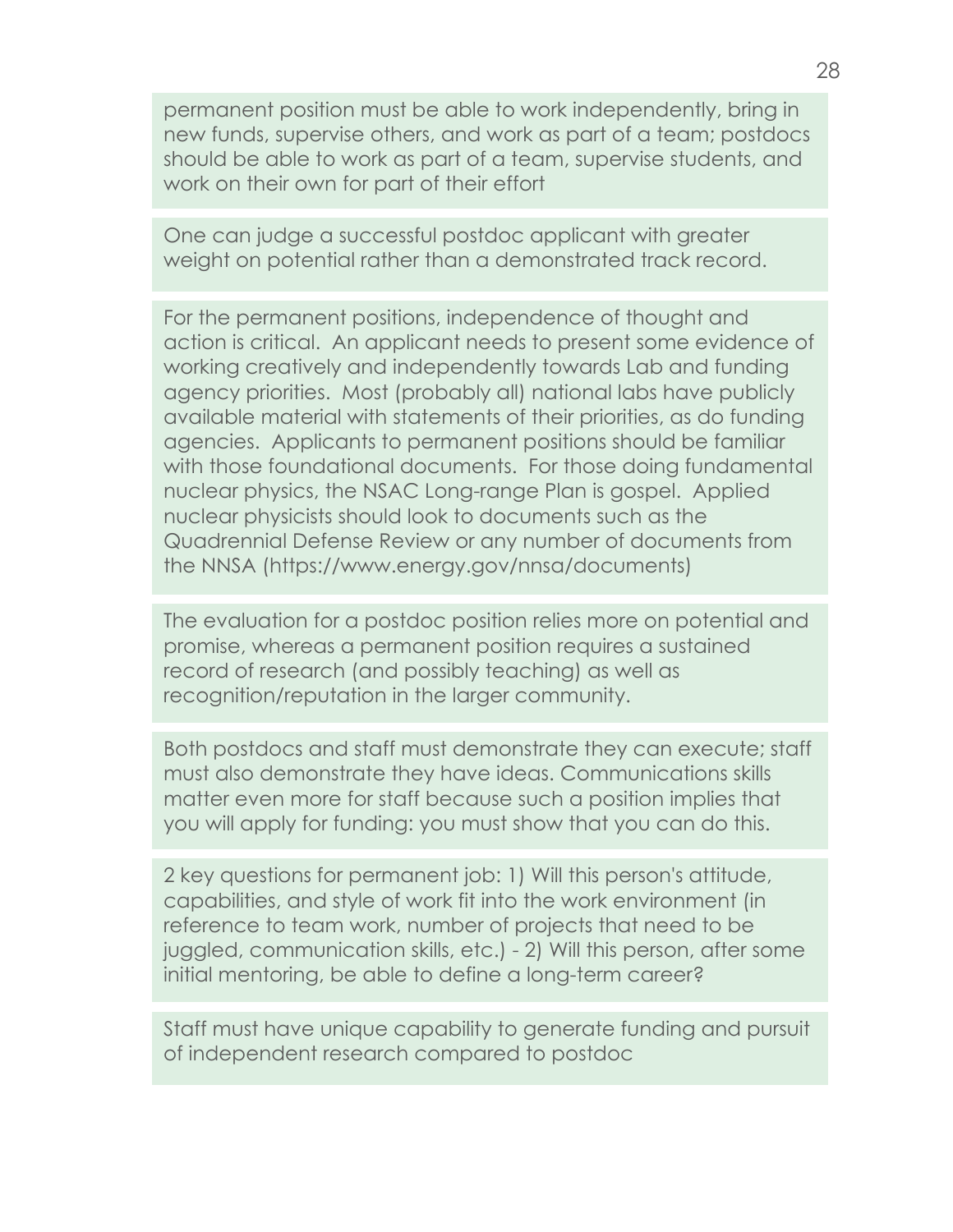- Bigger emphasis on having positive attitudes around DEI for staff position

- Bigger emphasis on this person being a good colleague for staff position

short term project vs long term relationship. Be able to work with colleagues/peers for long time (not ~2 year - postdoc)

expect more experience and leadership in permanent position

For a permanent position you need to have a few publications as one of the lead authors and need to have a clear perspective what you are going to do in the next 10 years; being "too focused" is not good, look left and right and don't do exactly the same as your supervisor- find your niche! A few invited talks and lectures are also a bonus. Sometimes it is good to have publications without your PhD supervisor.

A staff member needs to show (a) ability to write articles and proposals, including clear and meaningful plots; (b) being able to perform independent research with minimum assistance; (c) resourcefulness; (d) willingness to work in a team, sometimes on high-level research, and other times on the most tedious paperwork; (e) a clear set of career goals. A postdoc should also have these traits, but one is willing to overlook them due to lack of experience or poor mentoring.

**9. [For those in industry] Please list one to a few differences in evaluating a candidate with a PhD versus a candidate who also has postdoctoral research experience.**

Critical in this case is the demonstration that the postdoc has not continued to work on his/her thesis, but instead has acquired additional breadth and broader interests through the postdoctoral experience. Expectations on publications are higher, though I look for quality and originality, not large numbers of publications.